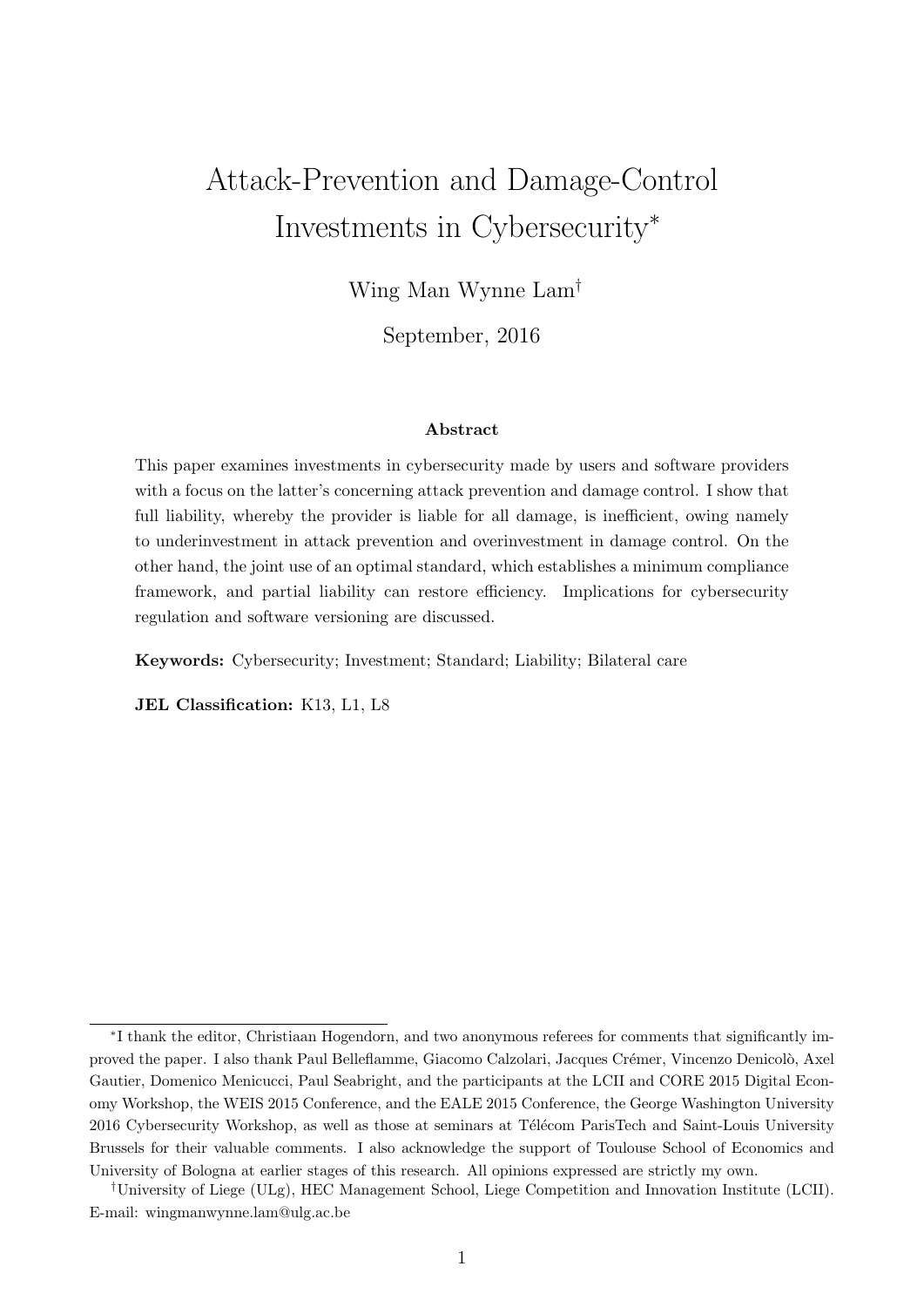### 1 Introduction

New security concerns are constantly arising as privacy breaches proliferate and cyber attacks escalate. For example, a recent data breach at Dropbox has affected more than 68 million users.<sup>[1](#page-1-0)</sup> And, as persistent are the rise of "ransomware" (a malicious program that encrypts files on the victim's computer and demands a fee before unlocking those files), the discovery of security flaws on smartphones, and the emergence of new security risks of the "Internet of Things" (such as hackers stealing sensitive data from owners of Internet-connected objects—from locks, lights, thermostats, televisions, refrigerators, and washing machines to cars). It is also common to see software providers releasing vulnerable alpha versions of their products before the more secure beta versions. Thus, a critical lag has emerged between software providers' investment in cybersecurity and today's rapidly evolving technological advances. This paper presents a model accounting for the investment incentives of the various parties affected by security concerns and analyzing the appropriate remediation when these incentives depart from the socially efficient level.

A prominent feature of the software industry is its fast development and release of new functionalities. Software products are therefore never free of bugs, and it is very common to observe multiple rounds of investments. To incorporate this feature, I consider a software provider that sells a software product—subject to potential security problems—and can invest in attack prevention and damage control to increase security. Attack-prevention investments, e.g., good infiltration detection and authentication technologies, reduce the probability of successful attacks (among others, phishing, denial-of-service, virus attacks). On the other hand, damage-control investments are remediation strategies, e.g., finding, testing, and fixing bugs reduces the probability that the hacker finds and exploits a bug before the provider does. Both types of investments are crucial to raising the security level of a product. For instance, Gartner predicts that both investments in attack prevention and damage control will continue to grow, as organizations focusing just on one have not been successful in increasing security.[2](#page-1-1)

Software users can also invest in security. If the provider finds and discloses a bug, then users can adopt various defenses (among others, user-side encryption, firewalls, virus detection techniques, intrusion detection systems, data-loss prevention features) against online attacks. Not all users, however, whether enterprise and home users, take preventive measures even when software providers disclose bug information. Kaspersky Lab reports that hackers often use exploits for known vulnerabilities against enterprises because enterprises are slow to apply patches. For example, the use of exploits for office software vulnerabilities against enterprise users is three times as frequent as that against home users.<sup>[3](#page-1-2)</sup> Symantec  $(2016)$  also reports that more than 75% of websites Symantec scanned contained unpatched vulnerabilities in 2015, with very little improvement over the past three years. We capture the lack of precautionary

<span id="page-1-0"></span><sup>1</sup>See "Dropbox hack affected 68 million users," BBC News, August 31, 2016, available at [http://www.bbc.](http://www.bbc.com/news/technology-37232635) [com/news/technology-37232635](http://www.bbc.com/news/technology-37232635).

<span id="page-1-1"></span><sup>2</sup>See "Gartner says Worldwide Information Security Spending will grow 7.9% to reach \$81.6 billion in 2016," Gartner Press Release, August 9, 2016, available at <http://www.gartner.com/newsroom/id/3404817>.

<span id="page-1-2"></span><sup>&</sup>lt;sup>3</sup>See "Evolution of cyber threats in the corporate sector," Kaspersky Security Bulletin 2015, December 10, 2015, available at <http://bit.ly/2bQ4Q1C>.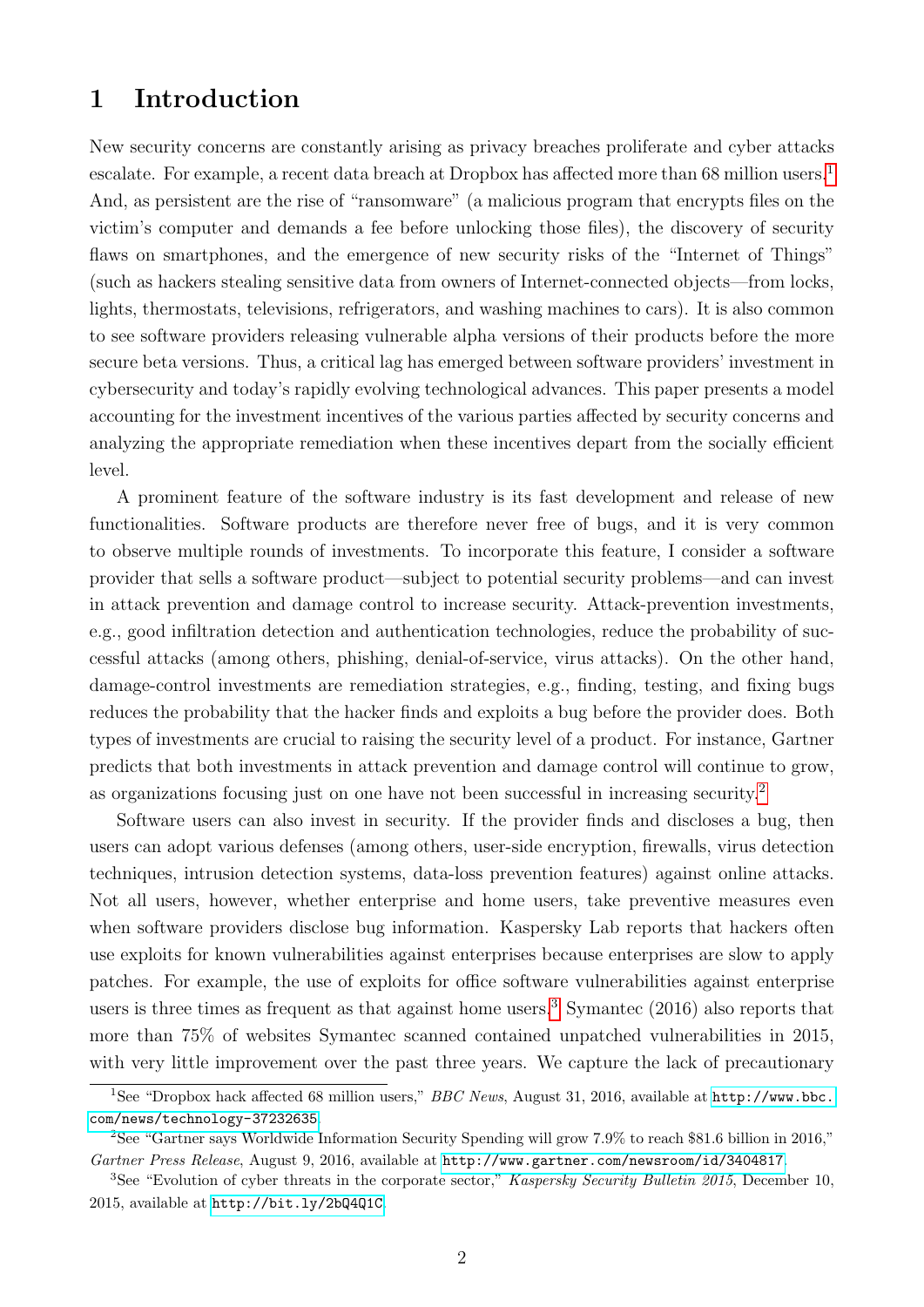actions by assuming that there are costs of taking precaution. Furthermore, depending on the magnitude of these costs, a user is either a layman or an expert: actions are more costly for the former than for the latter. For example, the costs of taking precautions vary between different types of enterprise users. While financial services, telecommunication sectors, utilities and government departments have far more resources to hire security professionals to maintain and manage top-notch security tools, smaller companies have relatively limited budgets to that effect. Hence, their engineers may not have a keen understanding about the state-ofthe-art security, which results in higher learning costs than their more advanced counterparts. For short, there are three types of investments: the provider's attack-prevention investment reduces the attack occurring probability (once an attack occurs, it causes damage to both the provider and the users), whereas the provider's bug-fixing investment and user precautionary actions limit the extent of the damage.

To eliminate potential investment inefficiencies, the regulator can ideally impose the optimal levels of attack-prevention and damage-control investments whenever both investments are observable and verifiable. In reality, however, it is difficult to monitor a provider's investment in bug discovery and bug fixing: because the objective is to find hitherto unknown vulnerabilities, the success of discovery, which depends on rapidly evolving attack and defense technologies, is largely uncertain. On the contrary, attack-prevention investment is relatively easy to monitor as its objective is to defend against known vulnerabilities. For instance, new software products can be tested for known vulnerabilities to ensure that they are secure before they can be released on the market. Thus, I assume that the regulator can regulate directly attack-prevention but not damage-control—investment by setting a standard (i.e., a minimum level of security). In practice, there are different types of security standards—such as encryption standards, security breach notification standards, IT continuity standards—set by the National Institute of Standards and Technology (NIST) and Center for Internet Security (CIS) in the U.S. and more widely by the International Organization for Standards (ISO) and Internet Engineering Task Force (IETF). Similarly, in the banking industry, the Society for Worldwide Interbank Financial Telecommunication (SWIFT) provides guidelines that the regulator can use to assess whether bank security is good enough to prevent certain known attacks. Damage-control investment, the success of which is hard to predict, can be regulated indirectly by liability rules. Liability rules, which are governed by the tort system, state the amount of damage each party is liable for. For example, software users may file lawsuits against software providers for security breaches, data leakage, and infringement of privacy, and if providers are proven to have caused harm, they will be held accountable for user damage.

Clearly, if the provider is not responsible for damage harming users, its investment incentives will be suboptimal. In the existing literature on bilateral care—where both the provider and the users can undertake one type of investment to reduce the expected damage—conventional wisdom suggests that strict liability with a defense of contributory negligence—under which the provider is fully liable only if the user is not negligent—yields the optimal investment (Brown, 1973). I, however, show that when the provider undertakes multiple types of investments, its investment incentives can still be suboptimal even when it has full liability. In particular, the provider underinvests in attack prevention and overinvests in damage control. The reason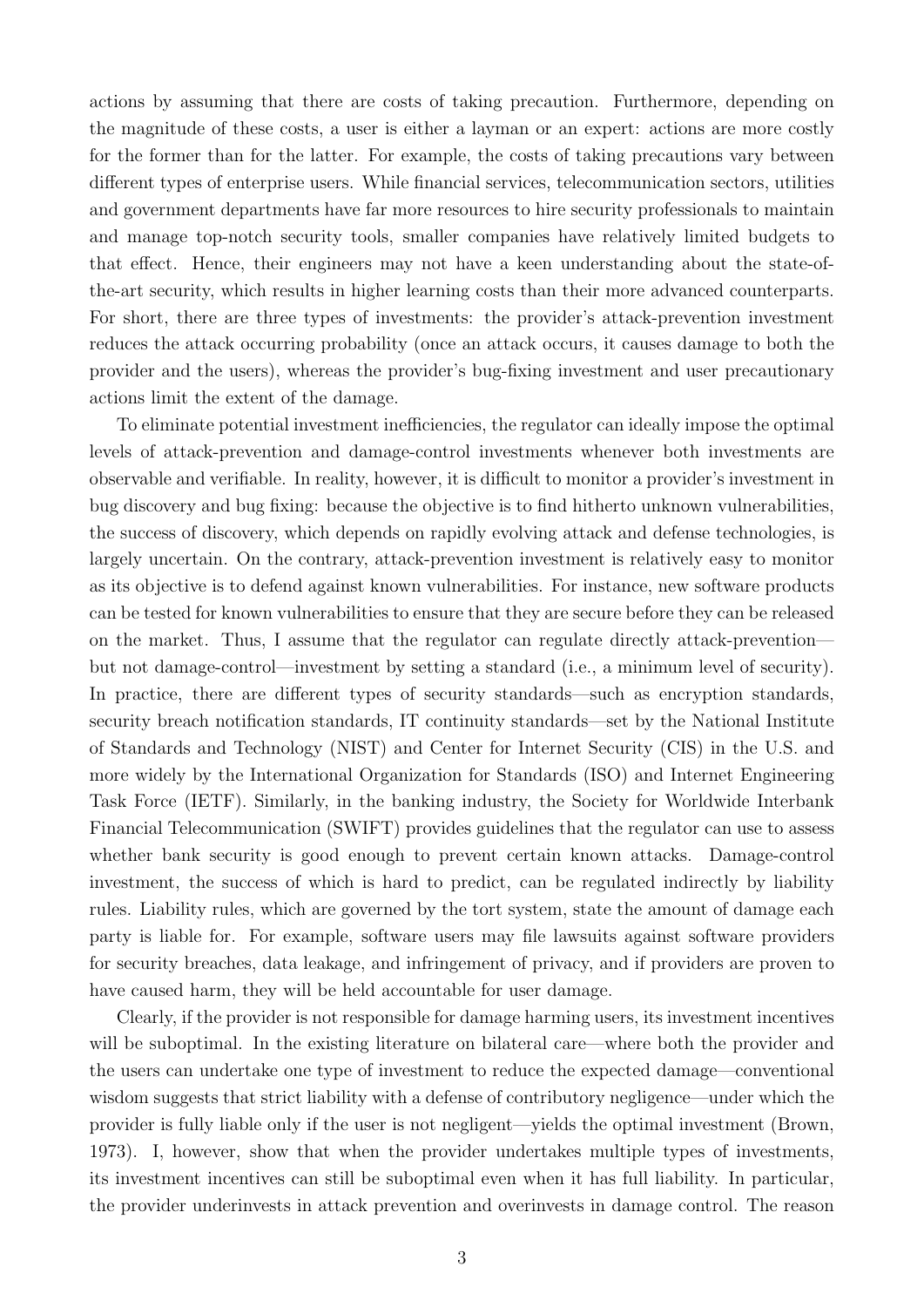is that the provider does not take into account the precautionary costs of the users, which gives it too much incentive to search for bugs. Moreover, because attack-prevention and bugdetection investments are substitutes, allowing providers to fix security problems later increases the likelihood of releasing a less secure software product in the first place. This result is akin to the practice of software versioning in the software industry, where providers first release versions of products that are prone to security issues and then fix these problems only at later stages (see Section [5.2\)](#page-15-0). Interestingly, a partial liability rule (or more precisely, the provider bears a fine/reimbursement that is smaller than user damage level) with an optimal standard can restore the first-best outcome. And this result is consistent with the view taken by some security experts: Bruce Schneier, for instance, argued that

"100% of the liability should not fall on the shoulders of the software vendor, just as 100% should not fall on the attacker or the network owner. But today, 100% of the cost falls directly on the network owner, and that just has to stop."[4](#page-3-0)

The important implications of these results are that the regulator can implement similar standards of security as other, already regulated, industries such as automotive and aviation, and implement policies that help users reduce their costs of taking precautions. For instance, since not all users apply patches immediately after their introduction (home users may ignore security risk warnings, while enterprise users may not apply patches in a timely manner because of time constraints), policies that help synchronize patch release and adoption cycles can be useful (see Section [4.1\)](#page-12-0). Furthermore, I show that increasing the number of expert users improves social welfare. On the other hand, it may exacerbate the under- and over-investment problems, which has important implications for user education in the software industry. The difference between private and social investment incentives arises from two sources of inefficiency. The first is that the provider does not pay fully for the damage, and the total amount of damage is decreasing in the number of expert users. The second source of inefficiency is that the provider ignores the precautionary costs of the users, and the total cost of precaution is increasing in the number of expert users. When the provider bears substantial liability for user damage, the second source of inefficiency dominates. These results suggest that if the objective of the government is to improve social welfare, it would be desirable to provide more support and training in the area of cybersecurity so that users become more competent in managing security threats. If its objective, however, is to alleviate inefficiencies in investments, then the government needs to be careful about increasing the number of expert users because the objectives of the social planner and the provider may become more divergent (see Section [4.2\)](#page-13-0).

#### 1.1 Paper contribution and literature

This paper extends bilateral care models to incorporate multiple types of investments on the part of the provider (namely, attack prevention and damage control), and to show that the joint use of a standard and partial liability can resolve investment inefficiencies. The result of a partial liability rule being optimal in this paper is in line with the results in the literature

<span id="page-3-0"></span><sup>4</sup>See Schneier (2007).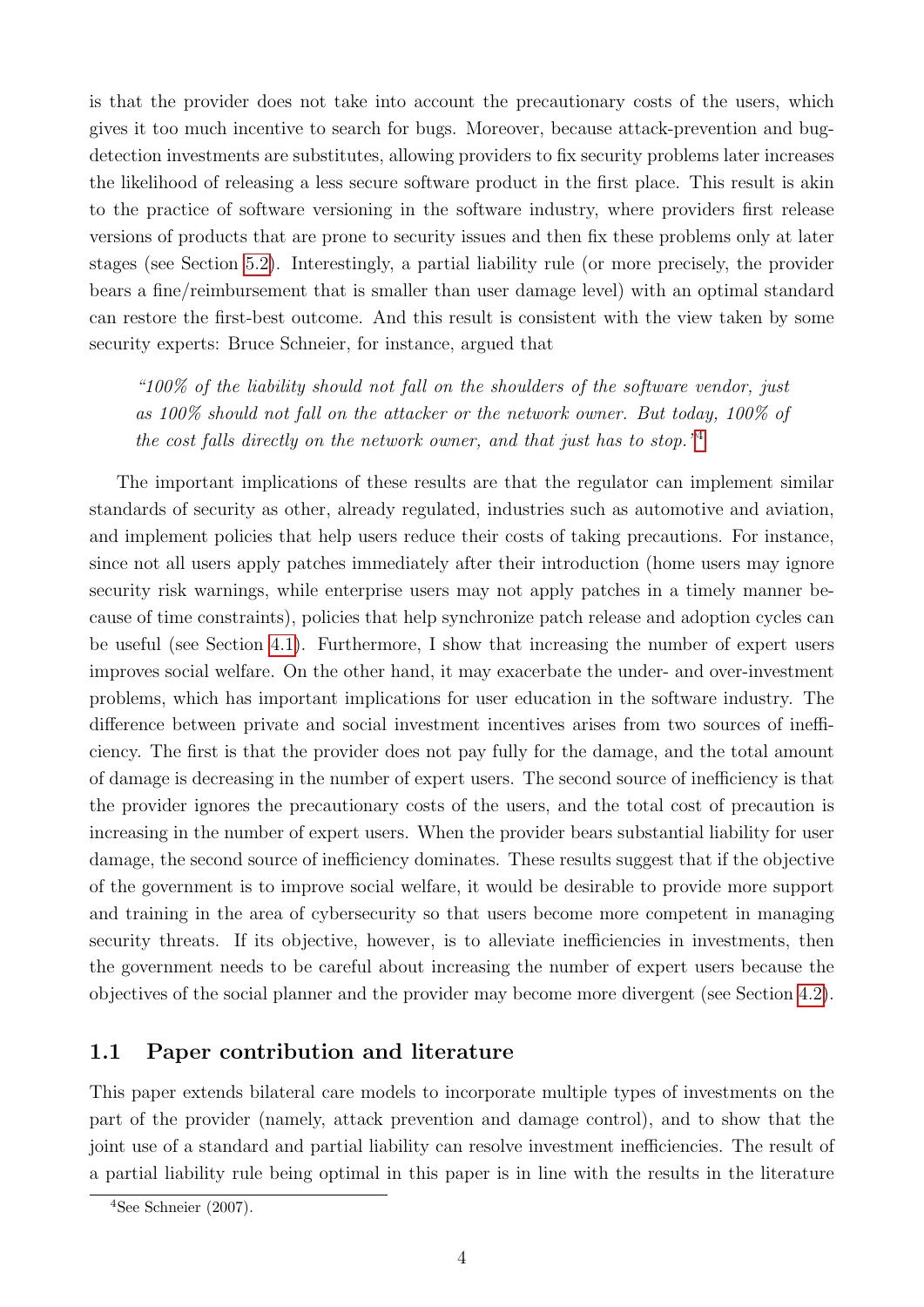on asymmetric information, which studies how the presence of double moral hazard problem affects optimal warranty design. When the provider has private information about the quality of its product while this is unobservable to users, it can use warranties to signal good quality. However, if providers offer full warranties to users, the latter might not exercise reasonable care, which leads to a double moral hazard problem. Cooper and Ross (1985) and Belleflamme and Peitz (2010), for instance, show that under double moral hazard the optimal warranty calls for partial compensation for a defective product. I, however, show that a partial liability rule supports optimal care even when all investments are publicly observable (to the provider, the users and the courts). This means that the result of a partial rule being optimal does not hinge on moral hazard but rather on the presence of user precautionary costs. In that case, it is important for the regulator to recognize that solving the moral hazard problem is not sufficient to restore investment efficiency. Instead, the regulator should focus on the design of policies that share the burden of care between the provider and the users.

This paper further contributes to two strands of literature. First, it is related to recent works on the economics of security investment (for surveys, see Anderson, Clayton, and Moore, 2009; Anderson and Moore, 2009). Gordon and Loeb (2002) study the optimal protection of information, which varies with the information set's vulnerability.<sup>[5](#page-4-0)</sup> Kunreuther and Heal (2003), August and Tunca (2006, 2011), Acemoglu et al. (2013), and Riordan (2014) study investment incentives in the presence of network externalities.<sup>[6](#page-4-1)</sup> My model differs from these papers in that they consider each provider taking one action, whereas the provider in this paper can undertake both attack-prevention and damage-control investments. Varian (2004) examines full liability in a model in which efforts of multiple parties are needed to increase security. He finds that liability should entirely be assigned to the party who can best manage the risk. Contrary to his analysis, I also consider partial liability and the joint effect of partial liability and standards.

Second, although this paper relates to the economic and legal literature on tort laws,<sup>[7](#page-4-2)</sup> it departs from traditional bilateral care models (see, e.g., Brown 1973; Shavell 1980; Landes and Posner 1985; Daughety and Reinganum 2013a) in the following way: whereas in the literature each party can take one type of care, in my model, the provider can invest in attack prevention and damage control, in addition to which the user can take precautionary action. Modeling in this way, I find that a partial liability rule yields the socially efficient outcome, which differs from what is found in Brown (1973).<sup>[8](#page-4-3)</sup> The sources of the difference in results

<span id="page-4-2"></span><sup>7</sup>See Shavell (2008) and Daughety and Reinganum (2013b) for excellent surveys of this literature.

<span id="page-4-3"></span><sup>8</sup>Since I do not consider usage in this model, Shavell (1980) and Landes and Posner (1985), who study

<span id="page-4-0"></span> $5$ There are other security investment models in computer science (for a survey, see Böhme 2010), which, for instance, investigate questions about the appropriate amount of security budgets (i.e., how much to invest) and providers' security investment strategies (i.e., when and where to invest). They, however, do not tackle the investment problem from the legal and economic perspectives, meaning that the effects of security standards and liability policies on investment incentives (i.e., what measures should the regulator implement) have been largely ignored in this literature.

<span id="page-4-1"></span><sup>6</sup>As August and Tunca (2006) focus on the problem of patch management, they only consider damagecontrol investment. Security investments are strategic complements in Kunreuther and Heal (2003), strategic substitutes in Acemoglu et al. (2013), and are either the ones or the other in Riordan (2014) depending on whether the attacks are direct or indirect, but agents can only invest once in these models.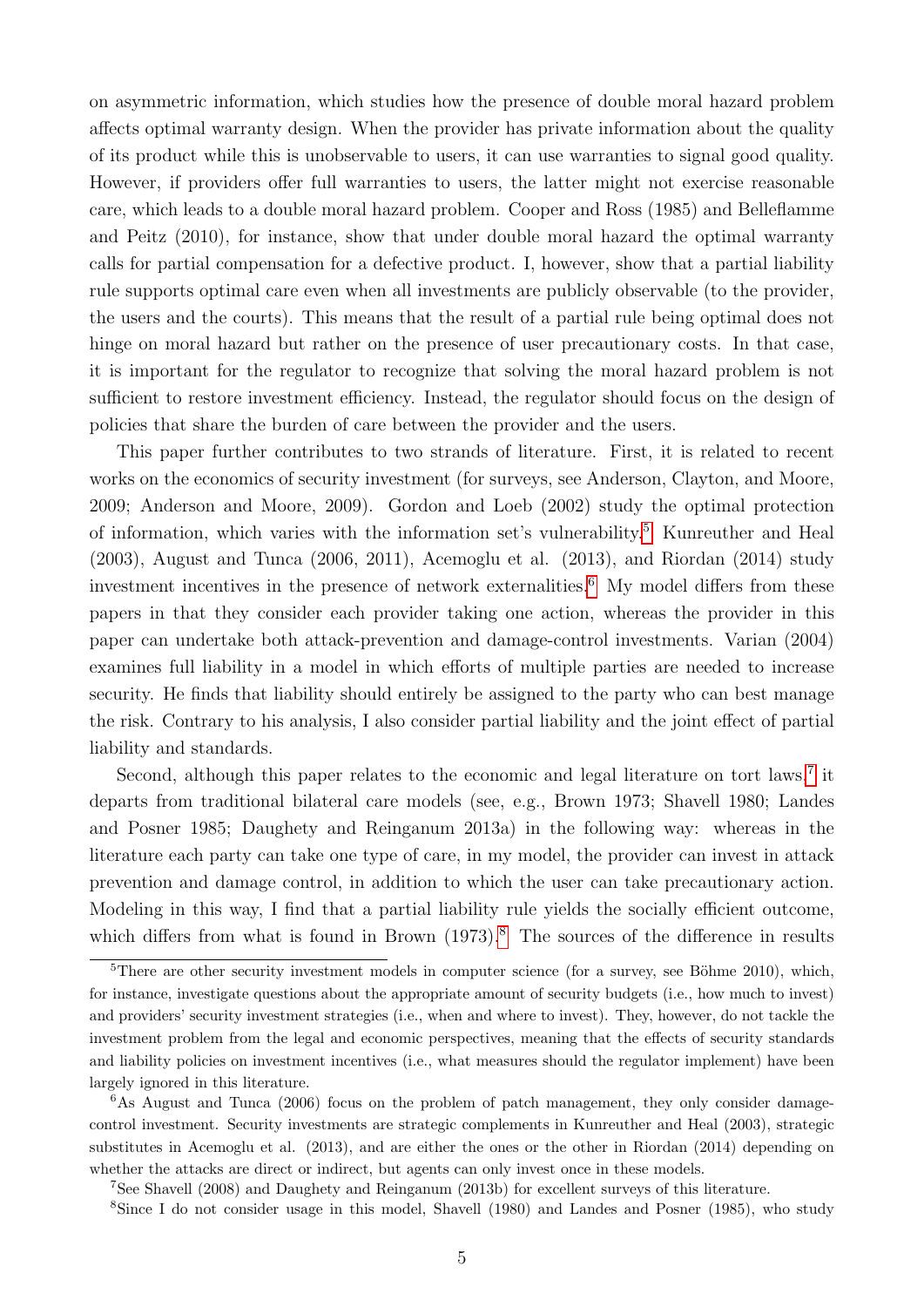are explained in Section [3.](#page-8-0) Some literature also focuses on attack-prevention investment, such as Daughety and Reinganum (1995, 2006), or damage-control investment, such as Polinsky and Shavell  $(2010)$ , instead of both. Other papers such as Shavell  $(1984)$  $(1984)$  $(1984)$  and Kolstad et al. (1990) compare standards with liability rules. Shavell's analysis, however, is based on the inefficiencies associated with the provider's potential bankruptcy and the uncertainty of lawsuit by the users, while the inefficiencies studied by Kolstad et al. are due to the uncertainty over the legal standard to which the provider will be held liable. Here, though, the inefficiencies are caused by the presence of user precautionary costs and the possibility that the provider can allocate investments between attack-prevention and damage-control activities.

## 2 The model

Monopoly software provider. Consider a software provider that sells a software product which contains potential bugs that can be exploited by the hackers. To increase the security level of the software product s, the provider can invest  $c(s)$  to reduce the probability of attacks to  $p(s)$ .<sup>[10](#page-5-1)</sup> Such investment could take the form of improvement in infiltration detection or authentication technologies. In addition, the provider can invest  $m(b)$  in damage control, which enables it to find bugs before the hacker does with probability  $b^{11}$  $b^{11}$  $b^{11}$ . To focus on the main insights, I assume that upon discovering a bug, the provider discloses it to the users, who can then take precautionary actions such as patching (described below).<sup>[12](#page-5-3)</sup> I assume away prices so that the problem is simplified to choosing a level of security that minimizes the sum of investment costs and expected damage (defined below). This assumption could be reasonable to the extent that the provider has to decide on the amount of investments after its sales, e.g., whether to install the upgrades and patches of different operating systems and software applications. Moreover, if the provider generates profit from channels other than selling the software product e.g. advertisement, then the objective is simply to minimize the costs.<sup>[13](#page-5-4)</sup>

To facilitate the analysis, I make the following assumptions:

<span id="page-5-5"></span>Assumption 1.  $c'(0) = 0, c'(s) > 0, c''(s) > 0, c'''(s) > 0, m'(0) = 0, m'(b) > 0, m''(b) > 0$  $0, p'(s) < 0, p''(s) > 0, \text{ and } p'''(s) > 0.$ 

<span id="page-5-4"></span><span id="page-5-3"></span><sup>12</sup>Section [5.3](#page-15-1) examines the implications of bug disclosure and bug bounty programs.

proportional-harm model (i.e., the effect of harm is linear on usage), and Daughety and Reinganum (2013a), who focus on cumulative-harm model (i.e., the effect of harm is non-linear on usage), are not the primary point of comparison with this model.

<span id="page-5-0"></span><sup>9</sup>Polinsky and Shavell analyze information acquisition about product risks when product quality is uncertain. Therefore, their problem concerns damage-control, rather than attack-prevention, investment.

<span id="page-5-1"></span> $10I$  assume away strategic attacks, which are modeled in, for instance, Acemoglu et al. (2013). They show that strategic targeting provides additional incentives for overinvestment in security because larger investment shifts attacks from one agent to another.

<span id="page-5-2"></span><sup>&</sup>lt;sup>11</sup>Whether the provider chooses s and b sequentially or simultaneously does not affect the results, but in practice attack prevention and damage control usually happen sequentially. In any case, the novel feature of this model is to have multiple types of investments on the part of the provider.

<sup>&</sup>lt;sup>13</sup>This model focuses on the problems associated with two types of investments and means to address these problems, and so abstracts away from prices. For a related discussion of the effect of prices but without different types of investments, see, e.g., Daughety and Reinganum (2013a).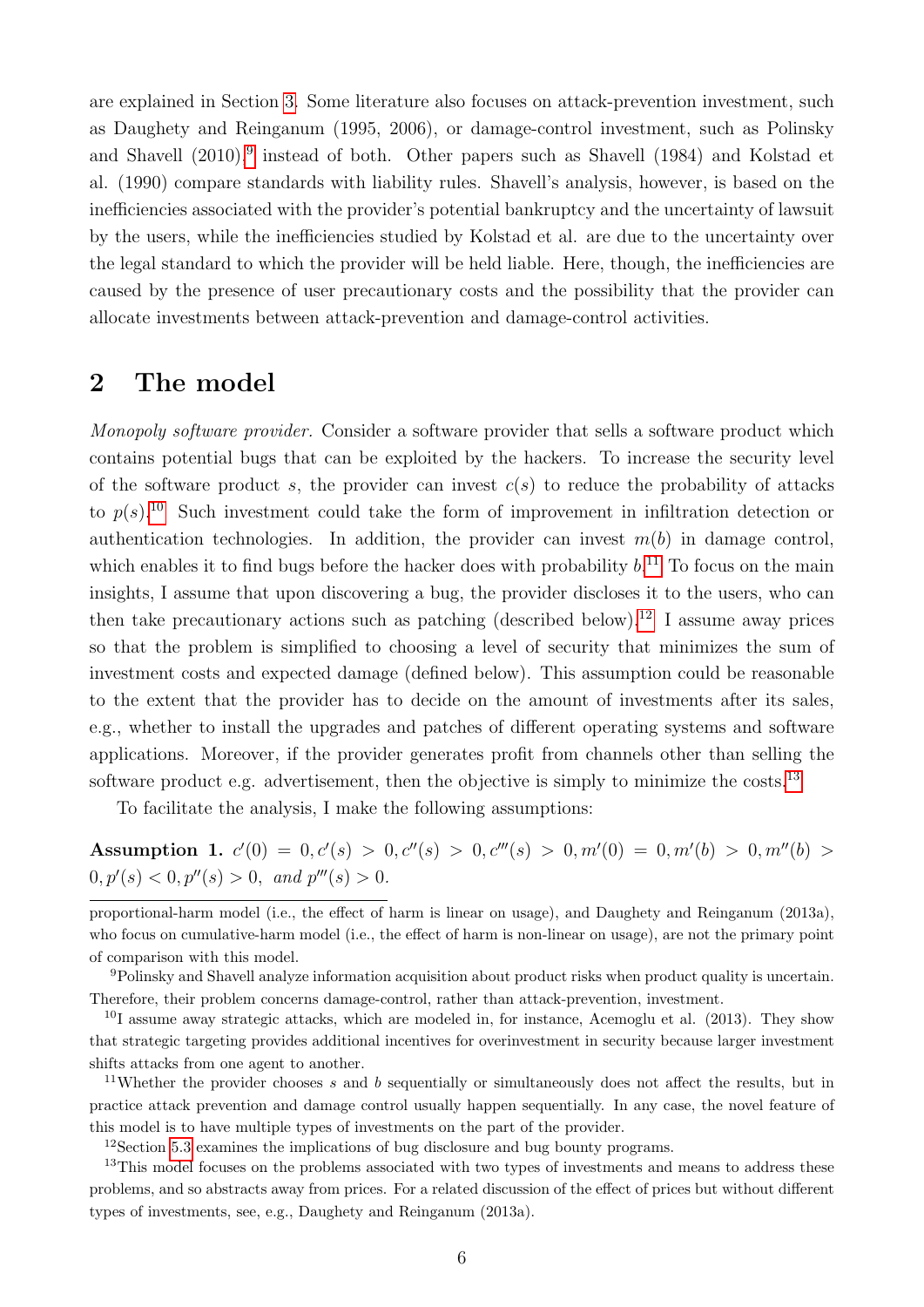Under Assumption [1,](#page-5-5) investment costs  $c(s)$  and  $m(b)$  are increasing and convex in s and b respectively;<sup>[14](#page-6-0)</sup> the probability of attack  $p(s)$  is decreasing and convex in s; and  $c(s)$  and  $p(s)$ are thrice differentiable in s. [15](#page-6-1)

Heterogeneous software users. There is a unit mass of software users, who can be of two types: a proportion  $\alpha$  of them are "experts" and have precaution cost  $\gamma$  drawn from a distribution  $F(\gamma) \sim [0, +\infty)$ , while the others are "laymen" with  $\gamma = \infty$ .<sup>[16](#page-6-2)</sup> Both  $\alpha$  and  $F(\gamma)$  are common knowledge. Experts have better security knowledge and awareness and can take precautions such as monitoring the system for attacks and patching the system if the provider finds and discloses a bug, while laymen without such knowledge will never take precautions.<sup>[17](#page-6-3)</sup> The analysis applies more generally to both enterprise as well as home users. Using the example in the Introduction, Dropbox was attacked recently, which caused damage to both enterprise and home users. Both types of users can take precautionary action against the attacks, although their precautionary behavior may vary. For example, home users can adopt multi-factor authentication (e.g., user login requires not only entering a password but also a code that is sent to the users' mobile phone), whereas enterprise users can adopt user-side encryption (e.g., they can encrypt the more sensitive files before storing them in the cloud).

I assume that all investments (including the provider's investments and user precautionary actions) are publicly observable. That is, I chose not to model the moral hazard problem because this setup enables me to highlight the source of investment inefficiency resulting from both parties investing and one of them investing in multiple activities rather than the moral hazard problem itself (the latter of which has been emphasized in the literature on warranty design), which suggests that policies that merely get rid of the moral hazard problem are not enough to restore efficiency.

Damage. When an attack occurs, the provider incurs a damage of  $\bar{\eta}$  if the hacker discovers the bug before the provider does, and  $\eta$  if the provider identifies the bug first. This could be financial losses and reputational harm caused by information stolen from the provider. Such loss is smaller if the provider finds the bug first as it can then try to fix the problem. The provider, however, may face substantial loss if the hacker exploits a bug that has not been previously identified—a phenomenon known as "zero-day attacks". That is,  $\bar{\eta} > \eta$ . As for the users, they incur a damage of  $\overline{\mu}$  if they do not take precaution and  $\mu$  if they do. This could be monetary loss due to fraudulent use of their personal information. User precautionary action can limit the extent of damage resulting from an attack, so  $\overline{\mu} > \mu$ .

<span id="page-6-0"></span>Policy instruments. There are two policy instruments available. First, the regulator can

 $14$ If there are externalities between the two cost functions, meaning investing more in attack prevention will make finding bugs easier, then there will be more investment in attack prevention under both optimal and equilibrium regimes because of cost reductions in damage control. However, it will not change the qualitative result that partial liability rule supports optimal investment, provided the software provider does not take into account user precautionary cost when choosing its investments.

<span id="page-6-2"></span><span id="page-6-1"></span><sup>&</sup>lt;sup>15</sup>The third derivatives ensure that the profit function is well-behaved.

<sup>&</sup>lt;sup>16</sup>As discussed in Section [4.2,](#page-13-0)  $\alpha$  is included in the model because it yields interesting implications for user education.

<span id="page-6-3"></span><sup>&</sup>lt;sup>17</sup>I assume that users take precaution after the provider has discovered and disclosed the bug. One could alternatively think of users taking precaution ex ante. However, the qualitative result will not change as long as the costs associated with these precautions are not borne by the provider.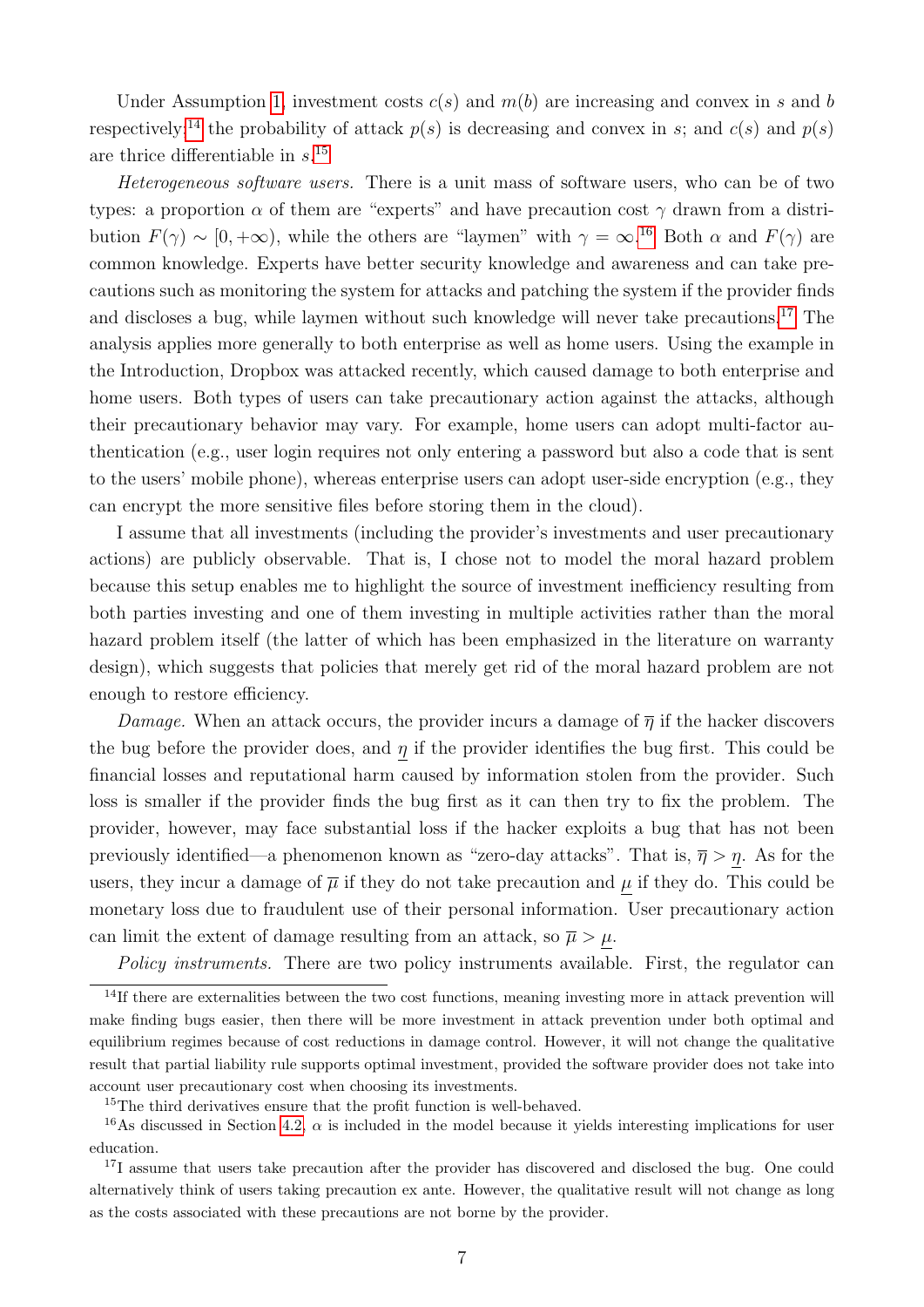set a minimal security standard,  $s^R$ , for attack-prevention investment. It is easier for the regulator to know the optimal level of s than that of b because standards are usually set to prevent known vulnerabilities. For example, the regulator can set up some security tests that a software product needs to pass in order to be released on the market. I, however, assume that the regulator cannot regulate damage-control investment directly: the probability of a software provider finding a bug earlier than the hackers, b, is difficult to monitor and predict, as it largely depends on the constantly evolving technologies of both the hackers and the defenders. And at any point in time, there can be new zero-days.[18](#page-7-0)

Second, the regulator can impose a liability rule  $\lambda \in [0,1]$ , where  $\lambda$  denotes the part of user damage for which the provider is liable. In reality, liability can be imposed as a fine paid by the provider to the regulator, in which case the fine does not affect user precautionary behavior. Alternatively, liability can be imposed as a reimbursement to the users, in which case the refund does affect user precautionary behavior. For example, fines are common in the IT industry. Regulatory bodies such as the British Information Commissioner's Office can issue fines to providers that breach the UK Data Protection Act. Companies such as Sony and eBay have historically been fined for a breach of the Act. Another example is AT&T's data breaches in 2013 and 2014 occurring at three of its international call centers. This led to a \$25 million fine, which is the largest penalty ever imposed by the Federal Communications Commission on a company for data security and privacy violations.[19](#page-7-1) Reimbursements, however, are more common in other industries. For instance, many banks take full liability for unauthorized online transactions, meaning users are reimbursed for all financial losses originating from identity theft. US retailer Target provides another example.<sup>[20](#page-7-2)</sup> It will reimburse the victims of its data breach, which occurred in 2013 and resulted in the theft of at least 40 million credit card numbers.<sup>[21](#page-7-3)</sup> More generally, fines are more applicable to cases where it is difficult for users to file lawsuits (e.g., because of the triviality of the security breach or the lack of financial resources to go against big firms), so that the provider might not even be able to identify the victims of the attack to offer a refund. We begin the analysis by using the interpretation of liability as a fine, and in Section [5.1](#page-14-0) we discuss the interpretation as a reimbursement. Yet, the main result of Proposition [2](#page-11-0) (below) that the partial liability rule yields the socially efficient outcome holds under both interpretations. Moreover, the main result remains valid in an alternative model with a continuum of users instead of two types considered here (see Appendix [A](#page-17-0) for the case with fine and Appendix [H](#page-20-0) for the case with reimbursement).

<span id="page-7-1"></span><span id="page-7-0"></span><sup>18</sup>Symantec (2016) finds that in 2015 a new zero-day was discovered each week on average.

<sup>&</sup>lt;sup>19</sup>See "AT&T pays record \$25 m fine over customer data thefts," *BBC News*, April 9, 2015, available at <http://www.bbc.com/news/technology-32232604>.

<span id="page-7-2"></span><sup>&</sup>lt;sup>20</sup>In this example, Target is the software provider and shoppers at Target are the software users. Target manages a technology that stores its customers' credit card information. Hence, in the event of an attack against Target (owing to its website's insecurity), Target but not the software companies or the credit card companies has to make the reimbursements. Note that, to keep the analysis tractable, addressing more complex cases involving more than two parties (the provider and the users) is beyond the scope of this analysis. An example is some credit card frauds that affect banks as well as credit card companies, merchants, and cardholders.

<span id="page-7-3"></span><sup>&</sup>lt;sup>21</sup>See "Target to pay \$10 m to settle lawsuit over data breach," *BBC News*, March 19, 2015, available at <http://www.bbc.com/news/technology-31963612>.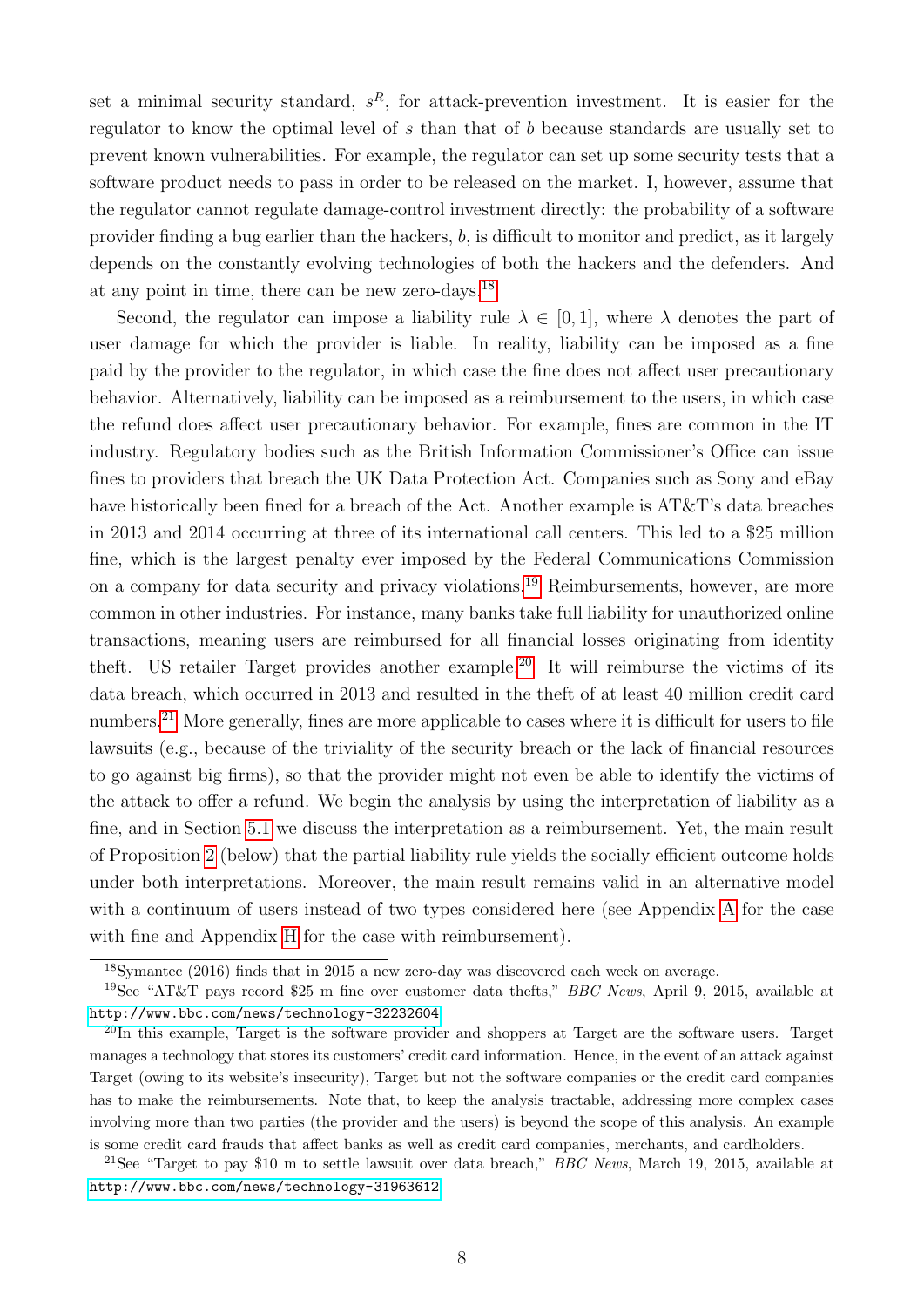There are three possible liability regimes: $^{22}$  $^{22}$  $^{22}$ 

- Full liability, under which the provider is liable for all damage incurred by the users, i.e.,  $\lambda = 1$ ;
- Partial liability, under which the provider is partially liable for user damage, i.e.,  $\lambda \in$  $(0, 1)$ ; and
- No liability, under which the provider is not liable for any user damage, i.e.,  $\lambda = 0$ .

Thus, the total loss for the provider is  $\eta + \lambda \mu$ , where  $\eta \in [\overline{\eta}, \eta]$  and  $\mu \in [\overline{\mu}, \mu]$ . Notice that full liability here is defined for "net" damage to user, i.e.,  $\mu$ . One can alternatively define it for "total" damage, which includes also user precaution cost  $\gamma$ . I model the liability regime in this way because, in practice, providers are typically liable for financial damages to the users caused by, for example, identity theft losses related to a data breach. Liability sometimes also covers litigation costs but rarely investment costs in precaution.<sup>[23](#page-8-2)</sup> One difficulty lies in verifying the amount of time and effort users spent on managing, maintaining and patching a system.

In sum, we consider the following game: first, the social planner chooses a security policy (a standard and/or a liability rule). Then, the software provider makes its investment decisions in attack prevention and damage control. Finally, if the provider discovers and discloses a bug, users decide whether or not to take precautionary actions.

### <span id="page-8-0"></span>3 Investment incentives

#### The user's problem

Proceeding backward, we start with the user's problem. When there is no disclosure about bugs to the users, they cannot do anything. When the provider finds and discloses a bug, the expected damage for a user who does not take precaution is  $p(s)\overline{\mu}$ , and that for a user who takes precaution is  $p(s) \mu + \gamma$ . Therefore, the user will take precaution if

<span id="page-8-3"></span>
$$
\gamma < p(s)(\overline{\mu} - \mu). \tag{1}
$$

<span id="page-8-1"></span><sup>&</sup>lt;sup>22</sup>The legal literature uses other terminologies, for instance, they call the situation wherein a provider must fully compensate a user for harm caused "strict liability" instead of "full liability"; the situation wherein a provider is liable only if the user is not negligent "strict liability with a defense of contributory negligence"; and the situation wherein a negligent provider is only partially liable if the user is also negligent "comparative negligence"(See Brown (1973) pp. 328-331 for a clear description of different liability rules). Much of the legal literature, however, focuses on the first two rules, but rarely discusses the role of partial liability.

I adopt slightly different terminologies to disentangle the effect of the two instruments—standards and liability rules—because in practice they are usually implemented by separate regulatory agencies. For example, rather than one court or agency making a centralized decision altogether, we have the tort system governing the circumstances under which a party is liable for damage caused, and other regulatory agencies setting standards.

<span id="page-8-2"></span><sup>&</sup>lt;sup>23</sup>Incorporating litigations in the model would not change my qualitative results since in the alternative model the expected damage faced by users will change from  $\mu$  to the probability of losing the litigation times  $\mu$ , whereas the provider's expected liability will become its probability of losing the litigation times  $\lambda$  times  $\mu$ ; but all that matters is the magnitude.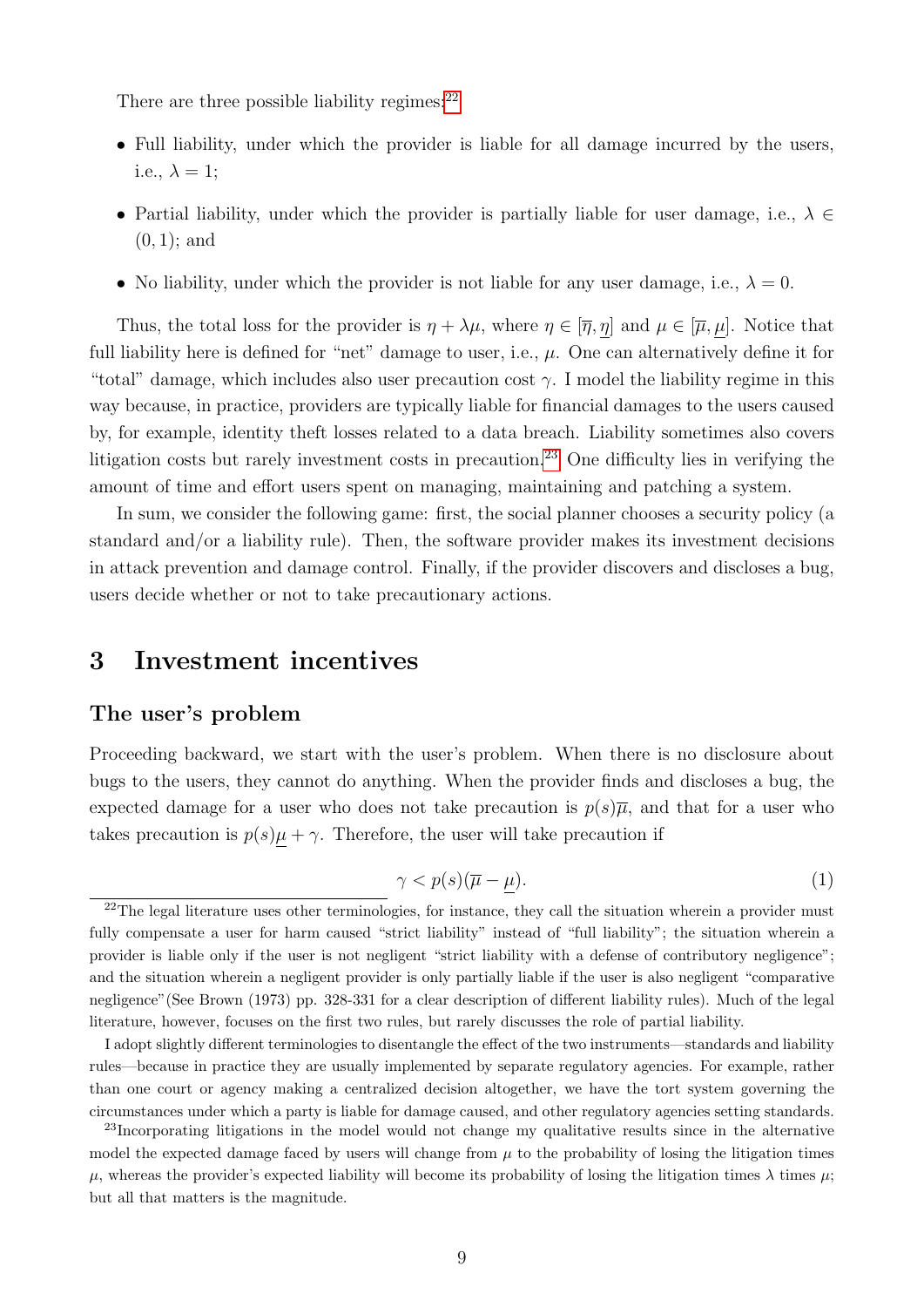#### The provider's problem

In the investment stage, the provider chooses  $s$  and  $b$  to minimize the sum of expected damage and investment costs, which is denoted by  $L^f$ . That is, the provider's problem is

<span id="page-9-0"></span>
$$
\min_{b,s} L^{f} = \underbrace{(1-b)p(s)(\overline{\eta} + \lambda \overline{\mu})}_{\text{hacker finds the bug first}}
$$
\n
$$
+ b \left\{ \int_{0}^{p(s)(\overline{\mu} - \underline{\mu})} p(s)[\underline{\eta} + \lambda(\alpha \underline{\mu} + (1-\alpha)\overline{\mu})]dF(\gamma) + \int_{p(s)(\overline{\mu} - \underline{\mu})}^{\infty} p(s)(\underline{\eta} + \lambda \overline{\mu})dF(\gamma) \right\}
$$
\n
$$
\xrightarrow{\text{provider finds the bug first and experts take precaution}} \underbrace{\mu(s)(\overline{\mu} - \underline{\mu})}_{\text{no users take precaution}} + \underbrace{\mu(b) + c(s)}_{\text{investment costs}}.
$$
\n(2)

The first term in Equation [\(2\)](#page-9-0) is the expected cost of the provider when the hacker discovers the bug first, in which case both the provider and the users suffer a large damage,  $\bar{\eta}$  and  $\bar{\mu}$ , respectively. When the provider finds the bug before the hacker does and discloses the bug, it suffers a small damage  $\eta$ , whereas there are two cases for the users. In one, when expert users have low precautionary costs such that Equation [1](#page-8-3) is satisfied, they will take precautions, hence reducing their damage to  $\mu$ . As for laymen, they never take precautions due to the high costs, and they will suffer a large damage  $\overline{\mu}$ . This is captured by the second term. In the other, the case where expert users have high precautionary costs, no users will take any precautions and all of them will incur large damage when an attack occurs, and this is captured by the third term. The last two terms represent the costs of attack-prevention and damage-control investments. Let  $b^m(s)$  denote the provider's optimal damage-control investment strategy given attack-prevention investment s, and let s<sup>\*</sup> and  $b^* \equiv b^m(s^*)$  denote the solutions of Equation [\(2\)](#page-9-0).

#### The social planner's problem

Turning to the social planner's problem, after discovering a bug, it is always better for the social planner to disclose the bug, as this induces some users to take precautionary actions and reduces the total damage when an attack occurs. As above, when a bug is disclosed, expert users take precautions when the cost of doing so is small and do not take precautions when the cost is large. The social planner's problem then is to choose s and b to minimize the expected costs of the society, which is denoted by  $L^{SP}$ :

<span id="page-9-1"></span>
$$
\min_{b,s} L^{SP} = (1 - b)p(s)(\overline{\eta} + \overline{\mu})
$$
  
+  $b \left\{ \int_0^{p(s)(\overline{\mu} - \underline{\mu})} [p(s)(\underline{\eta} + \alpha\underline{\mu} + (1 - \alpha)\overline{\mu}) + \alpha\gamma] dF(\gamma) + \int_{p(s)(\overline{\mu} - \underline{\mu})}^{\infty} p(s)(\underline{\eta} + \overline{\mu}) dF(\gamma) \right\}$   
+  $m(b) + c(s)$ . (3)

There are two differences with the provider's problem. First, in the case where a bug is disclosed, the social planner takes into account the impact of user precautionary costs  $(\alpha \gamma)$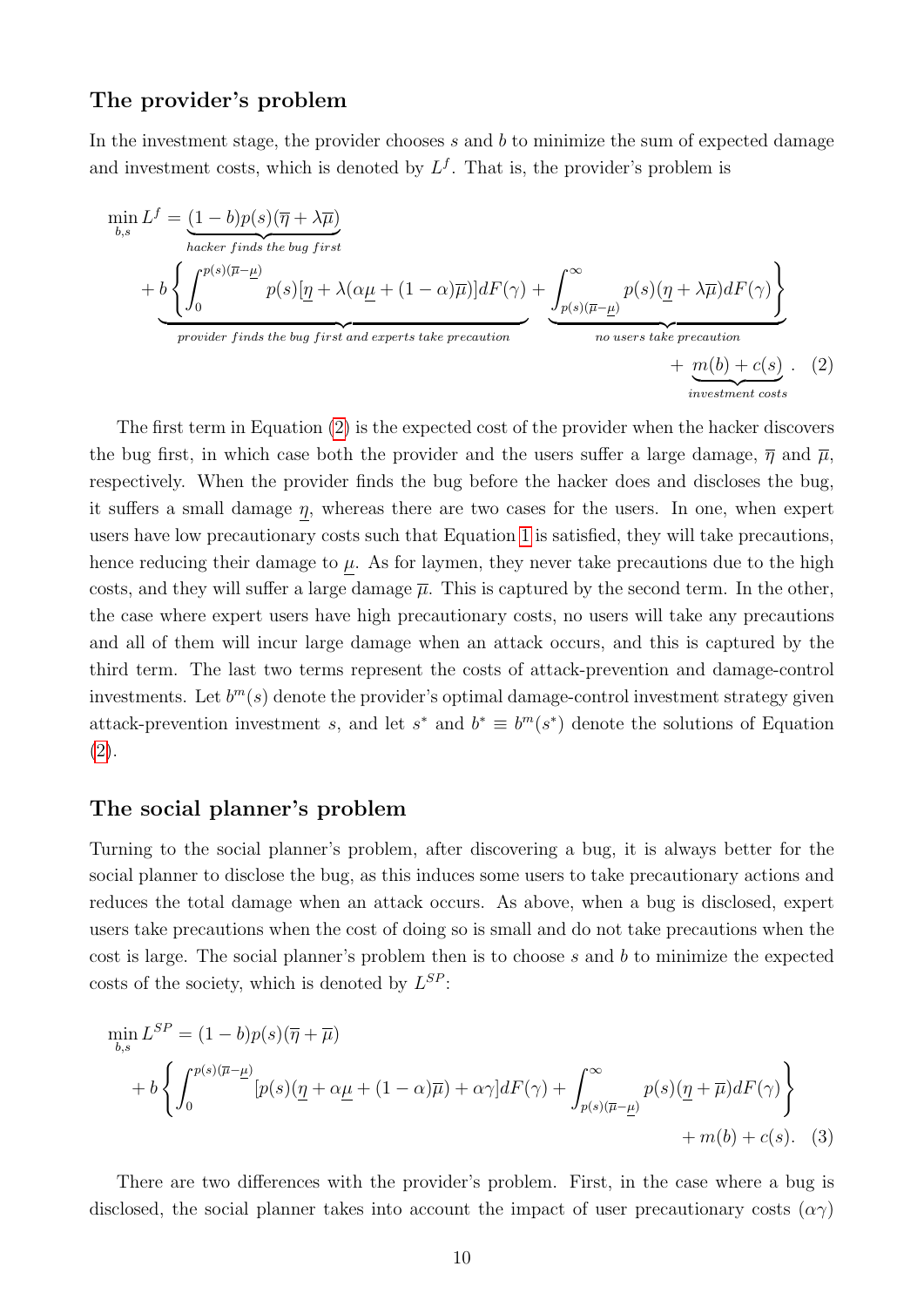on investments, whereas the provider does not. Second, the social planner internalizes all the society costs, so there is no liability issue. Let  $b^{SP}(s)$  denote the social planner's optimal damage-control investment strategy given attack-prevention investment s, and let  $s^o$  and  $b^o \equiv$  $b^{SP}(s^o)$  denote the solutions of Equation [\(3\)](#page-9-1).

Moreover, we can rewrite the objective function of the social planner as follows:

<span id="page-10-1"></span>
$$
L^{SP} = L^{f}|_{\lambda=1} + \underbrace{b\alpha \int_{0}^{p(s)(\overline{\mu}-\underline{\mu})} \gamma dF(\gamma)}_{users' costs}.
$$
 (4)

It should then be clear that the difference between  $L^f$  and  $L^{SP}$  is due to the fact that the provider minimizes its own private costs, while the social planner minimizes the sum of the provider's and the users' costs.

#### Investment Inefficiencies

Let us now discuss how the provider's investment incentives may diverge from those of the social planner and the optimal policy that can address this problem. First consider what happens when the provider bears all the liabilities.

<span id="page-10-0"></span>**Lemma 1.** Under full liability  $(\lambda = 1)$ ,  $b^m(s)$  and  $b^{SP}(s)$  decrease with s.

Proof. See Appendix [B.](#page-18-0)

Lemma [1](#page-10-0) shows that the provider has less incentive to find bugs given a high security level for attack prevention, meaning that attack-prevention and damage-control investments are substitutes. The next lemma characterizes damage-control investments under full liability and an optimal standard. Specifically,

<span id="page-10-2"></span>**Lemma 2.** Under full liability  $(\lambda = 1)$ ,  $b^m(s) > b^{SP}(s)$  for all s. In particular, if the standard is set at the socially optimal level,  $s^* = s^o$ , the provider will overinvest in damage control,  $b^m(s^o) > b^{SP}(s^o).$ 

Proof. See Appendix [C.](#page-18-1)

One might expect that under full liability and an optimal standard the provider will invest optimally, yet this is not the case when users also bear some precautionary costs. The intuition runs as follows. If a bug is not found by the provider, the provider and society suffer the same magnitude of heavy losses because hackers can exploit the bug fully before it is patched by the provider and since the bug is not identified, users cannot take any precautionary actions to reduce damage. If a bug is discovered by the provider, it suffers less damage than the social planner because once the problem is disclosed users can employ various defenses against the attacks. However, since the provider decides on the amount of investment to minimize its own private costs, it will ignore the precautionary costs on the part of the users, whereas the social planner minimizes the sum of these costs. We can see this clearly from Equation [\(4\)](#page-10-1). Because the provider has more to gain in finding bugs, it will overinvest with respect to the socially efficient level.

We can further show that the full liability regime is suboptimal:

 $\Box$ 

 $\Box$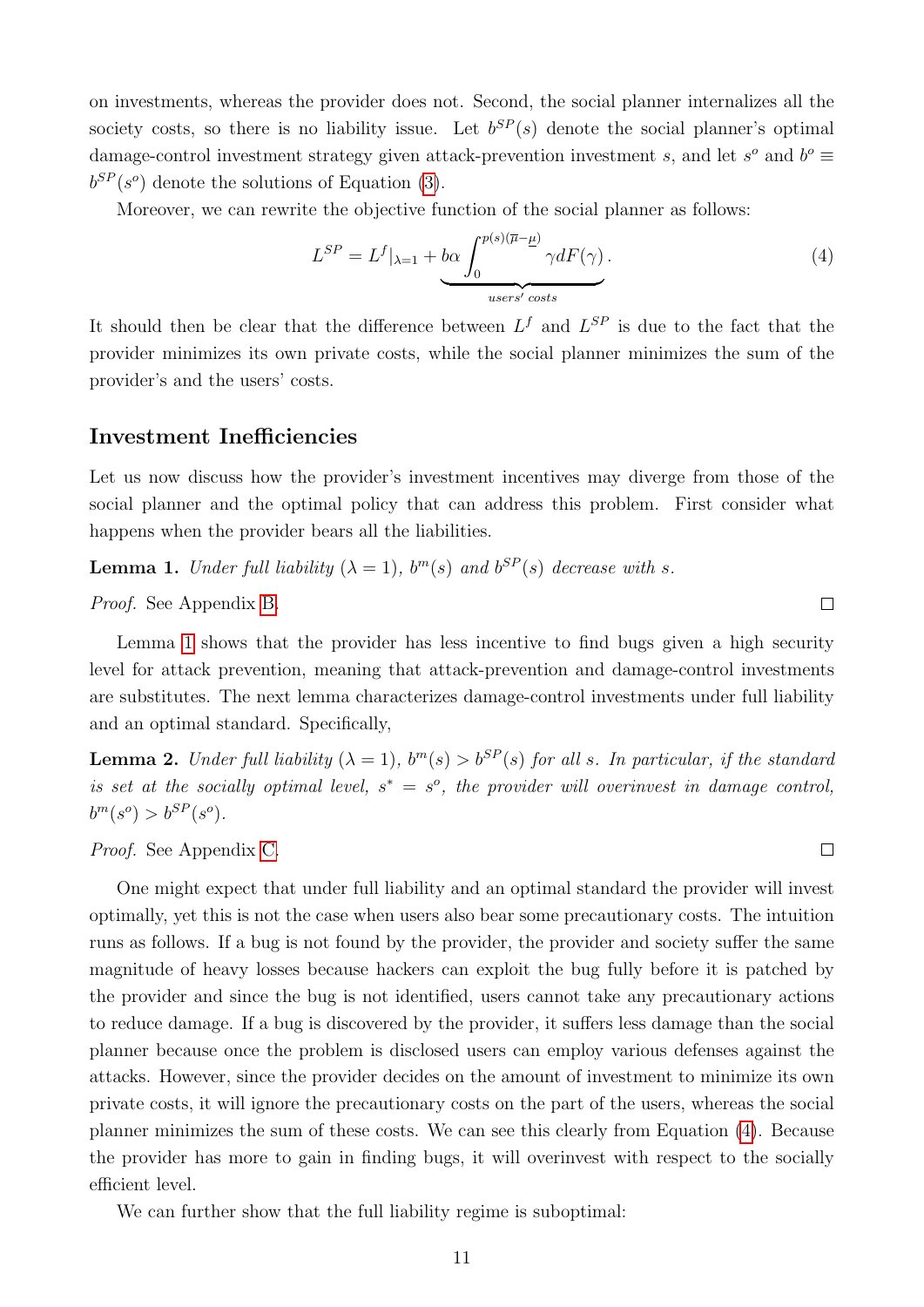<span id="page-11-1"></span>**Proposition 1.** (Full liability with fines). Under full liability  $(\lambda = 1)$ , under which the provider must pay a fine to the regulator for all the damage caused, the provider underinvests in attack prevention,  $s^* < s^o$ , and overinvests in damage control,  $b^* > b^o$ .

 $\Box$ 

 $\Box$ 

Proof. See Appendix [D.](#page-18-2)

As we can see from Proposition [1,](#page-11-1) full liability alone does not achieve the first-best solution. The reason is that, as shown in Lemma [2,](#page-10-2) the provider has more to gain in finding a bug than the social planner, which results in too much investment in damage control. This, in turn, results in too little investment in attack prevention (because s and b are substitutes, as shown in Lemma [1\)](#page-10-0). Furthermore, in Appendix [F,](#page-19-0) I show that if liability regime is the only instrument of regulatory policies, no liability regime (whether full, partial or zero) suffices to provide the right incentives for two investments. Instead, a standard regulation with an appropriately chosen partial liability rule can implement the first best.

<span id="page-11-0"></span>**Proposition 2.** (Partial liability). The socially optimal level of investment, s<sup>o</sup> and  $b^o$ , can be achieved with the joint use of an optimal standard  $s^R = s^o$  and an optimal partial liability rule  $\lambda^o \in (0,1)$ .

Proof. See Appendix [E.](#page-19-1)

When security standards are set at the socially optimal level, it is inefficient to implement full liability because the provider will overinvest in damage control; it is also inefficient to set the provider's liability to zero because it will then underinvest in damage control. As a consequence, the optimal liability rule is a partial one:

$$
\lambda^o=1-\frac{\int_0^{p(s^o)(\bar{\mu}-\underline{\mu})}\gamma dF(\gamma)}{p(s^o)(\bar{\mu}-\underline{\mu})F(p(s^o)(\bar{\mu}-\underline{\mu}))}\in(0,1),
$$

which depends on the damage prevented by taking precaution  $p(s^{\circ})(\bar{\mu}-\mu)$  and the distribution of precautionary costs  $F(\gamma)$ <sup>[24](#page-11-2)</sup>

This result is related to Brown's (1973) work on bilateral care model, wherein he finds that "strict liability with a defense of contributory negligence" (i.e., the provider is fully liable unless the user is negligent) supports the socially efficient outcome. On the contrary, I find that full liability, with and without a standard, does not achieve efficiency; instead partial liability and an optimal standard do, both for the cases with fine (this section) and with reimbursement (Section [5.1\)](#page-14-0). The main difference between Brown's model and this one is that in his model both parties (the provider and the user) choose one type of investment, whereas in this model one party (the provider) chooses two types of investments. In his model, under strict liability with a defense of contributory negligence, both parties will exert the right level of care: as the provider is liable for all losses sustained by users, it is induced to choose the correct level of care. Moreover, since users know that they have to bear all the losses if they are negligent (i.e., when they fail to meet the due care standard), they will exercise the correct level of care. With multiple types of investments, however, the provider can reallocate investment from one activity to another and in that case, investment inefficiencies can result even under full liability.

<span id="page-11-2"></span><sup>&</sup>lt;sup>24</sup>In the simplest case where  $\gamma$  is uniformly distributed, we have  $\lambda^{\circ} = 1/2$ , which shows that the optimal liability can be significantly different from full liability.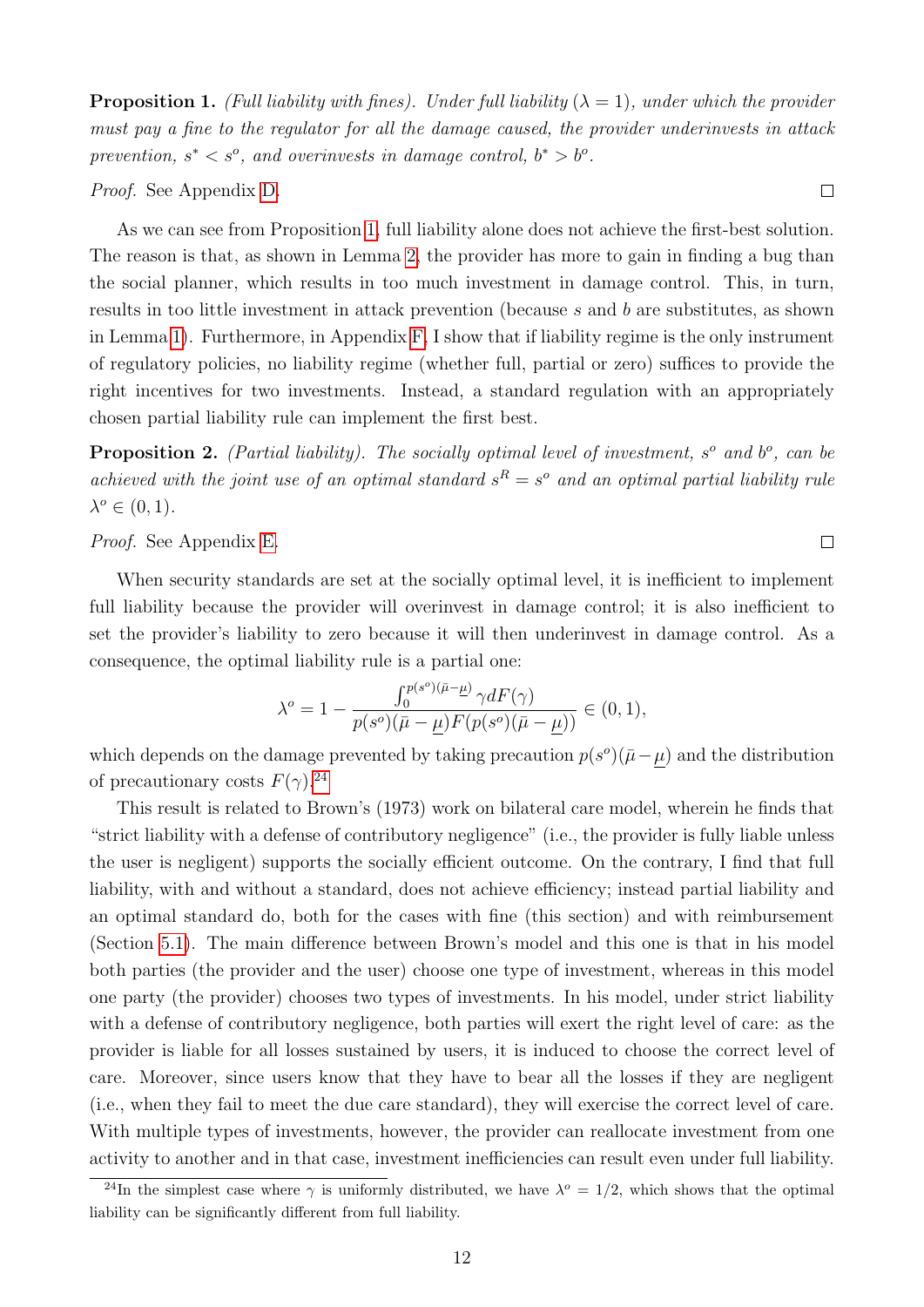### 4 Policy implications

Let us now discuss the implications of these results for regulatory policies and education in cybersecurity.

#### <span id="page-12-0"></span>4.1 Standards and partial liability

Proposition [2](#page-11-0) shows that security can be improved with the joint use of an optimal standard and a partial liability rule. For standards, they can either be implemented by the legal system in the form of negligence rules, under which the party who does not comply with the due care standard chosen by courts will be penalized, or by a separate regulatory agency. Such agency can establish minimum standards for IT security (such as a mandatory compliance framework in encryption and security breach notification) as other already regulated industries like automotive and aviation, where new models of car and aircraft must pass some safety tests conducted by international or national regulatory bodies before they are allowed on the road or in the air.

As for liability rules, they can be implemented by the tort law system. The result that partial liability and a standard can achieve optimality implies that the regulator should not impose a one hundred percent liability on the software provider, as also suggested by some security experts, e.g., Bruce Schneier. Instead, an effective policy is to ask both the software provider and its users to share the costs of security.

Furthermore, since investment inefficiencies result from the presence of user precautionary costs, it immediately follows from Equation [\(4\)](#page-10-1) that

**Corollary 1.** (User precautionary costs). When there are no precautionary costs ( $\gamma = 0$ ), full liability  $(\lambda = 1)$  implements the efficient outcome, i.e.,  $s^* = s^{\circ}$  and  $b^* = b^{\circ}$ .

Hence, it would be desirable from society's point of view to reduce user precautionary costs if the regulator were to impose 100% liability on the provider. This has implications for both home and enterprise users. As mentioned in the introduction, poor security habits of both types of users (e.g., being slow to patch) bear low-hanging fruit for hackers.

At an individual level, despite the fact that home users dislike or feel concerned about security problems, many of them do not take appropriate care, e.g., they do not patch their machines and use simple passwords. One reason for this may be that users have other competing demands on their time, and paying attention to security issues appears to be low on their priority list. Therefore, it can be useful to simplify user precautionary measures such as releasing automatic patching. Moreover, because of the hassle of remembering strong and multiple passwords, many users use easy-to-remember passwords and reuse the same credentials across websites. Thus, another way of reducing precautionary costs is to promote the development and adoption of password managers, which can generate and store unique passwords, thereby saving on user hassle costs.

At an enterprise level, installing patches could be time- and resource-consuming, especially for large companies. Indeed, the plethora of security updates can often overwhelm software engineers, as they have to keep track of all relevant bugs and patches, as well as match the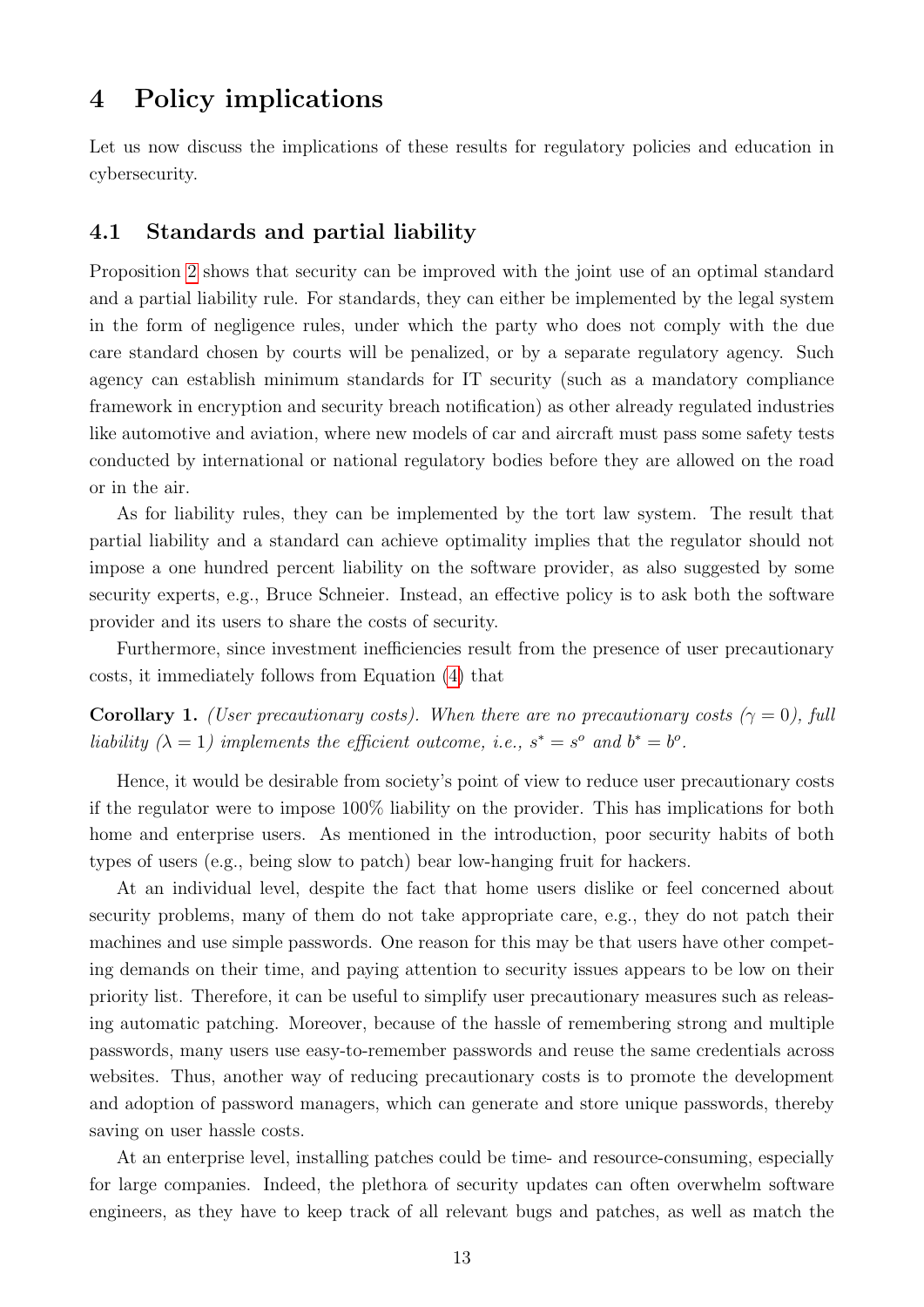version of all these updates to those of the software used by their company. Once a problem is identified, they need to figure out which updates get priority and look for solutions.<sup>[25](#page-13-1)</sup> As a consequence, few companies can apply updates in a timely manner, which may induce major security problems. This suggests that a desirable policy should try to eliminate the delay in applying solutions to security problems. First, it can be useful to encourage providers to release automatic security updates.<sup>[26](#page-13-2)</sup> Second, third parties can be introduced to help enterprises to find, select and deploy the solutions that are relevant to their systems. For example, using the cloud computing technology, enterprise users could outsource security activities to external cloud providers. The establishment of vulnerability management companies could also be useful in helping enterprise users to adhere to compliance and security standards.

#### <span id="page-13-0"></span>4.2 User education

Since it is the proportion of experts able to take precautions that drives the difference between the provider's investments and those of the social planner, it would be interesting to examine how an increase in  $\alpha$  would change investment incentives:

<span id="page-13-3"></span>**Corollary 2.** (User education). When  $\lambda$  is large, increasing the proportion of experts,  $\alpha$ , exacerbates underinvestment in attack prevention and overinvestment in damage control.

 $\Box$ 

#### Proof. See Appendix [G.](#page-19-2)

The intuition behind Corollary [2](#page-13-3) runs as follows. Comparing Equations [\(2\)](#page-9-0) with [\(3\)](#page-9-1), for a given s the difference between private and social investment incentives that is related to  $\alpha$ arises from the following.

$$
p(s) \underbrace{(1-\lambda)(\alpha \underline{\mu} + (1-\alpha)\overline{\mu})}_{\text{distortion from liability assignment}} + \underbrace{\alpha \gamma}_{\text{distortion from users' costs}}.
$$

Investment incentives are distorted by two forces: first, the provider does not pay fully for the damage; second, the provider ignores user precautionary costs. If the provider is held liable for a large proportion of damage (i.e.,  $\lambda$  is large), then reducing the proportion of experts  $(\alpha)$  mitigates suboptimal investment incentives. The reason is that an increase in provider's liability reduces the first type of distortion, whereas a decrease in the proportion of experts reduces the second one. Taken together, the objectives of the social planner and the provider become more aligned, and thus a decrease in  $\alpha$  reduces the extent that the provider is investing suboptimally.<sup>[27](#page-13-4)</sup> Thus, if the goal is to alleviate investment inefficiency, the government needs to be careful about increasing the number of experts.

<span id="page-13-1"></span><sup>&</sup>lt;sup>25</sup>Practitioners have commonly considered patch management as a time- and resource-consuming activity. See "Automating Patch Management," Symantec, February 8, 2005, available at <http://symc.ly/1KHNGrS>. On average, enterprise users spend 600 hours per week on malware containment processes. See "Four in five malware alerts are a 'waste of time'," ZDNet, January 19, 2015, available at http://zd.net/1MWu70j.

<span id="page-13-2"></span><sup>&</sup>lt;sup>26</sup>L<sup>f</sup> and L<sup>S</sup>P are increasing in  $\gamma$  because more users taking precaution lowers the expected damage, so the provider has incentives to lower  $\gamma$ . However, these incentives are still suboptimal when  $\lambda = 1$ .

<span id="page-13-4"></span><sup>&</sup>lt;sup>27</sup>If  $\lambda$  is small, the provider, knowing that they are only liable for a small part of the damage, may underinvest in both attack prevention and damage control. The effect of  $\alpha$  is then difficult to generalize because it depends on not only  $\lambda$ , but also  $s^*, s^o, b^*$  and  $b^o$ .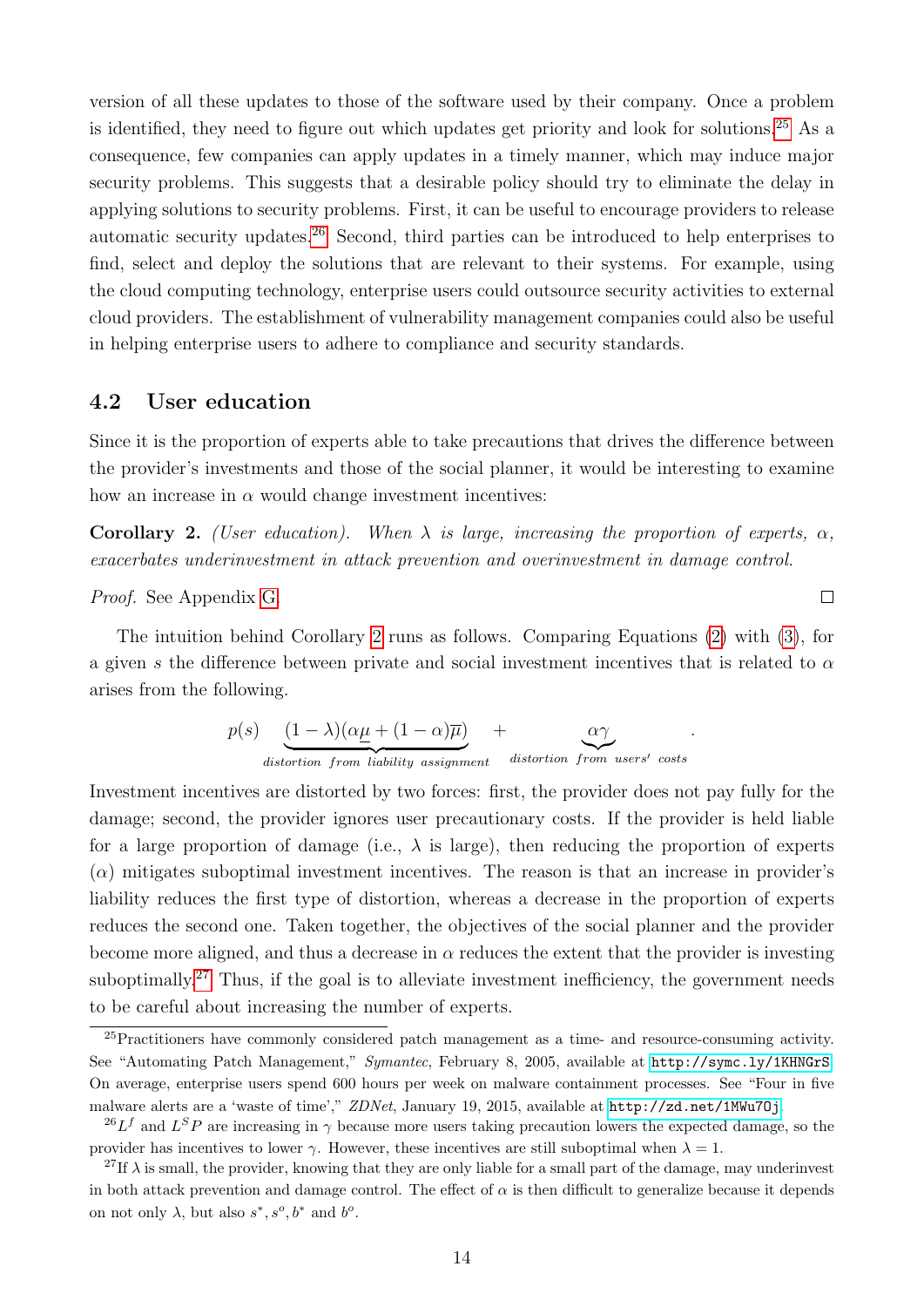Nevertheless, this does not mean that offering cybersecurity training is undesirable from society's point of view. More specifically, Equation [\(3\)](#page-9-1) shows that an increase in the proportion of experts leads to a decrease in society's loss. This suggests that if the primary objective of the government is to improve social welfare, policymakers can provide support and training in the area of cybersecurity so that users become more competent in managing security threats. For example, many security breaches involve hackers trying to compromise user accounts and users may be unaware of such attacks. Even if they are, they may lack the necessary skills to solve the security problem. Therefore, increasing training that aims at enhancing the skills of these users can be useful. The government, however, should keep in mind that increasing the number of experts involves a trade off between loss reduction and investment inefficiencies.

### 5 Further discussion

This section discusses alternative interpretations of this model and, in particular, how the underinvestment and overinvestment results can be used to explain real-world security issues in IT and in other industries where providers undertake two types of investments. It also considers how to address these issues by implementing alternative policies, such as reimbursing users instead of imposing fines.

#### <span id="page-14-0"></span>5.1 Reimbursement

So far, we have interpreted liability as a fine, which does not affect user precautionary behaviors. Now suppose that the provider, instead of paying a fine to courts for a proportion  $\lambda$  of user damage, is required to reimburse users an amount specified by one of the liability regimes. Let  $\rho$  denote the refund that returns to the pockets of users, which can be equal to or smaller than user damage level. I show that

<span id="page-14-1"></span>**Proposition 3.** (Full liability with reimbursements). Under full refund  $(\rho = 1)$ , under which the provider must reimburse fully to a user for damage caused, the provider overinvests in attack prevention,  $s^* > s^o$ , and underinvests in damage control,  $b^* < b^o$ .

Proof. See Appendix [H.](#page-20-0)

Under full reimbursement, if a bug is not found by the provider, the provider and society suffer the same loss. However, if a bug is found and disclosed, users, knowing that they will be fully reimbursed anyway, have no incentive to take precaution in equilibrium; under social optimum, though, some users (the experts in particular) will take precaution when the benefit of an increase in precautionary action outweighs the cost. The benefit of investing in b for the provider therefore is less than that of the social planner. Consequently, the provider underinvests in damage control. And since attack-prevention and damage-control investments are substitutes, the provider overinvests in attack prevention.

The banking sector is a case in point. Financial institutions invest a large amount of money in developing new technologies that defend their users against password theft, but much less

 $\Box$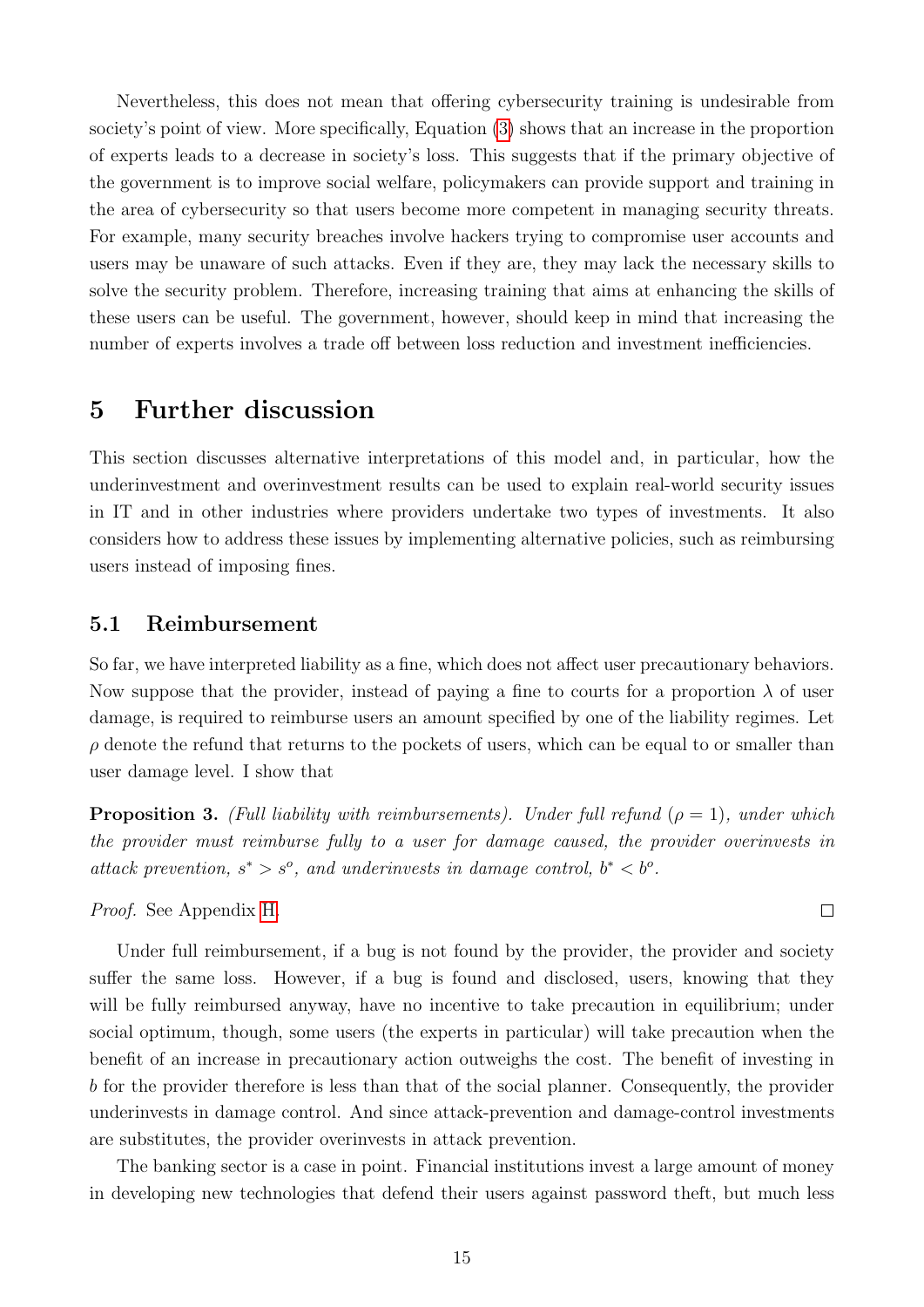in damage reduction because tracing suspicious money transfers from one bank account to another is relatively easier than preventing password-stealing attacks in the first place.

It is also straightforward to show that Proposition [2](#page-11-0) remains valid in the case with reimbursement. Although different instruments (a fine or a reimbursement) yields different investment incentives, in both cases a partial liability rule results in the socially efficient outcome. This suggests that when both the provider and the users can invest in security and the provider can undertake two types of investments, policymakers can think about conferring some liability to users instead of adopting either full or zero liability rules. Likewise, they should consider whether a fine or a reimbursement is the more appropriate regulatory instrument.

#### <span id="page-15-0"></span>5.2 Software versioning

The result of underinvestment in attack prevention and overinvestment in damage control is consistent with the current development in the software industry, where software providers often "experiment" the alpha versions of their products (e.g., software, mobile applications, and smart-home appliances) in public and release improved beta versions at a later date. Thus, alpha versions of many software products are susceptible to security risks. The result of underinvestment in attack prevention in this model captures the essence of this situation. The new insight is that the possibility of sequential investments, which allows the provider to fix security problems later, provides an alternative if partial explanation for why the provider may release software products prematurely.[28](#page-15-2)

#### <span id="page-15-1"></span>5.3 Bug bounty programs

So far, I have assumed that the software provider discloses a bug if it finds the bug before the hacker does. This assumption does not affect the main insights: even if the provider has the option of not disclosing the bug, it will never do so; the provider always weakly prefers to disclose so as to induce the expert users to take precautions.<sup>[29](#page-15-3)</sup>

This model has also an interesting implication for bug bounties, which are financial rewards offered by software providers to users for reporting bugs. More specifically, bug bounty programs can have negative effects on investment incentives because of the presence of multiple investments: they give more incentives for users to invest, which may lead the provider to overinvest in bug fixing and underinvest in attack prevention even more (i.e., a very bad alpha version may be released). This is in contrast to Choi et al. (2010a), who find that bug

<span id="page-15-2"></span><sup>28</sup>My results are also related to the literature on "vaporware," the practice of which refers to situations where providers announce new products well in advance of their actual release on the market. If we view the announced product as a product characteristic (e.g., a security feature), then vaporware could mean delivering a lowerquality product compared to what was claimed by the provider, which is akin to the result of underinvestment. Interestingly, I show that the practice of vaporware can be a profit maximizing strategy for the provider as long as it undertakes multiple types of investments, whereas the previous literature finds that providers engage in vaporware only to prevent entry (see Bayus et al., 2001; Haan, 2003) or when reputational concern is not so important (see, Choi et al., 2010b).

<span id="page-15-3"></span><sup>&</sup>lt;sup>29</sup>The provider strictly prefers to disclose it when expert users' precautionary costs are low (i.e., when Equation [\(1\)](#page-8-3) holds) and is indifferent between disclosing or not when precautionary costs are high.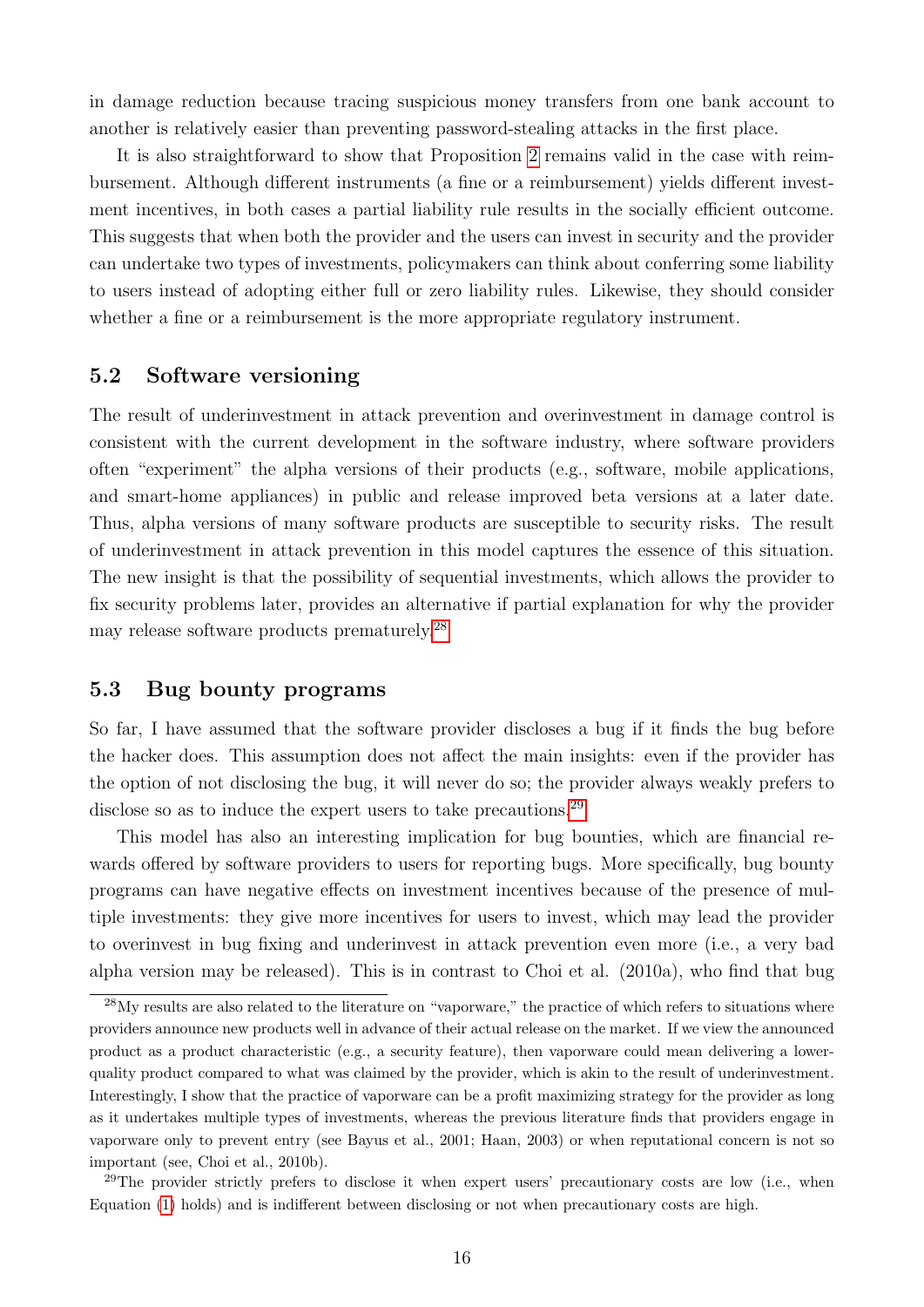bounty programs can be welfare-improving due to an increase in disclosure by the provider.<sup>[30](#page-16-0)</sup> Although such disclosure-increasing effect is absent in this paper, the potential adverse effects of bug bounty programs emphasized here should not be ignored. In particular, if the investment inefficiencies caused by the presence of user precautionary costs are significant, then a more effective policy to improve efficiency is to implement standards and a partial liability rule instead of bug bounty programs.

#### 5.4 More general applications

This analysis also provides insight into other industries in which sequential investments (e.g., a first investment in pre-sale product design and a second investment in post-sale remedial measures) are made by firms that produce a product with some safety features. For example, in automobile production, the pre-sale investment could lead to the development of a new technology in cars that is subject to some potential safety defects. After sale, the firm can invest in remedying these safety problems. It is, for instance, common to observe product recalls because of problems in engines or braking in the car industry. Workplace and factory design provide other examples. Employers first have to invest in safety technologies to reduce work hazards and prevent injuries, and then in medical care if any injuries occur and equipment replacement. Likewise, factory owners first have to determine a level of precaution to minimize health and environmental risk (e.g., pollution and radiation), and then a certain inspection frequency of the facility. With these re-interpretations, this model might be useful to analyze the investment incentives of the various stakeholders and, more specifically, whether there are incorrect incentives on the part of the injurer and the potentially injured, and if so, how to correct them.<sup>[31](#page-16-1)</sup>

### 6 Conclusion

More and more devices, such as mobile phones, home appliances, health devices, cars, and even some infrastructures (e.g., traffic lights), become Internet connected, but we continue to discover security failures, including malware, poor encryption and backdoors that allow unauthorized access. This paper suggests that to increase security, the key is not so much to hold the provider of these devices solely liable for the loss as to balance the investment incentives between the provider and the users.

In practice, there are few policies regulating the software industry compared to financial services and transportation. Establishing national or international regulatory body to implement security standards and update existing regulations to ensure that only products with adequate defenses against attacks can be released on the market could represent a useful start.

<span id="page-16-0"></span><sup>&</sup>lt;sup>30</sup>Another difference between this paper and Choi et al.'s is that they take security investments as given and do not discuss optimal investments, which is the focus of this paper.

<span id="page-16-1"></span><sup>&</sup>lt;sup>31</sup>However, note that these examples may not fit my model along all aspects. For example, software versioning is more common in IT, whereas there is generally a stricter compliance framework for firms in the other examples like automobiles and workplace design.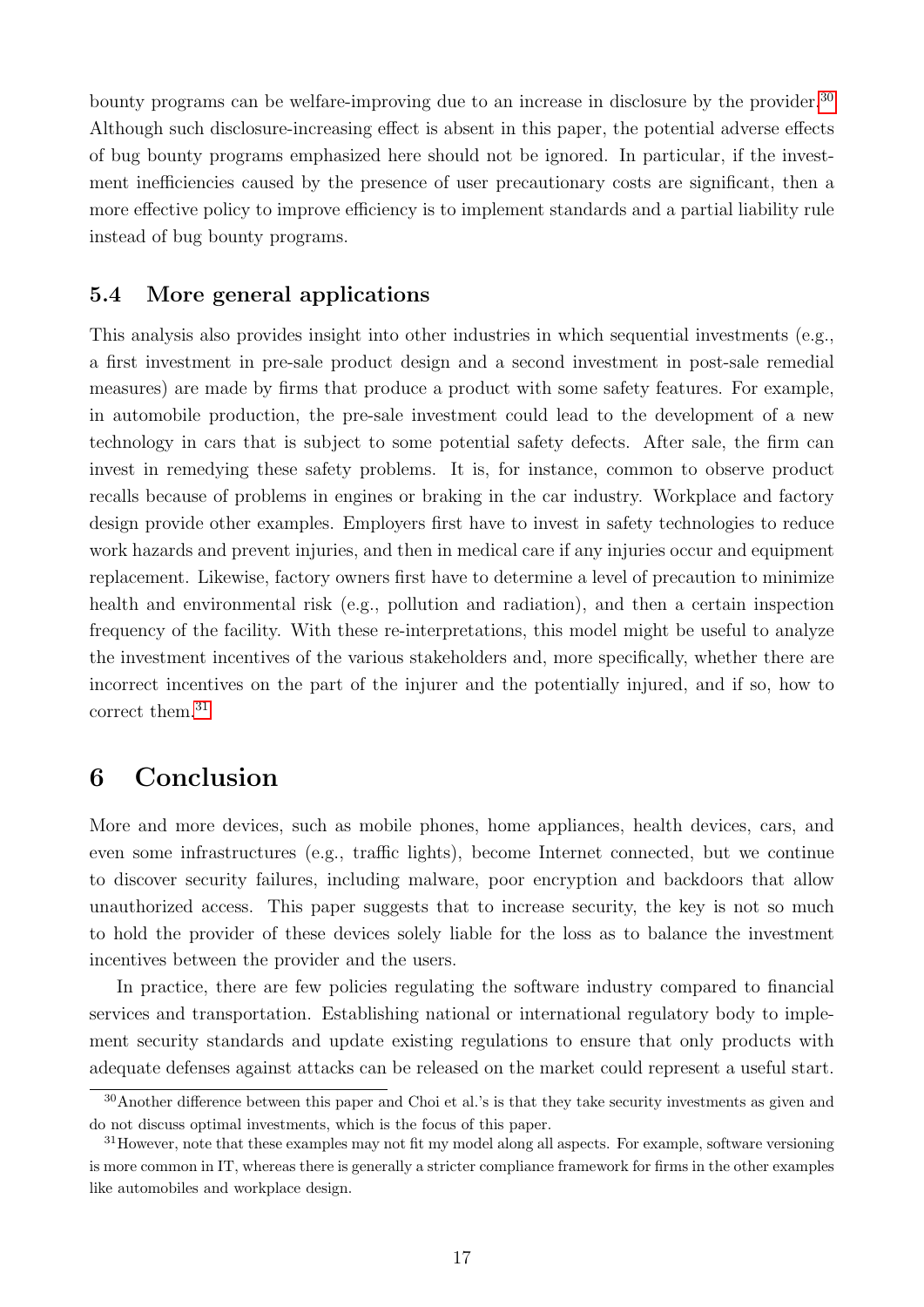For example, Finland passed a new legislation, the "Information Society Code", at the beginning of 2015, which enforces security standards on a wide range of platforms such as Apple, Facebook and Twitter.

In future work, it would be interesting to relax the single-provider assumption and study competition between software providers. The possibility of interdependencies between software products may lead to interesting dynamics between providers, and investment incentives may be different depending on whether providers' investments are substitutes. Alternatively, one could study contagion issues in a network of multiple providers.<sup>[32](#page-17-1)</sup>

# Appendices

### <span id="page-17-0"></span>A Continuum of users

With a slight abuse of notations, suppose that there is a continuum of users whose precaution cost  $\gamma$  is drawn from a distribution  $F(\gamma) \sim [0, +\infty)$ . As before, users will take precaution if  $\gamma < p(s)(\overline{\mu} - \mu)$ , and the marginal user, who is indifferent between taking and not taking precaution, is given by  $\gamma(s) \equiv p(s)(\overline{\mu} - \mu)$ .

If the provider does not find a bug before the hacker does, then its expected cost is  $p(s)(\overline{\eta} +$  $\lambda \overline{\mu}$ ), whereas if it finds and discloses the bug, then its expected cost is  $p(s)[\eta + \lambda(F(\gamma(s))\mu +$  $(1 - F(\gamma(s)))\overline{\mu}$ ]. Hence, the provider chooses s and b to minimize

$$
\min_{b,s} L^f = (1-b)p(s)(\overline{\eta} + \lambda \overline{\mu}) + bp(s)[\underline{\eta} + \lambda(F(\gamma(s))\underline{\mu} + (1 - F(\gamma(s)))\overline{\mu})] + m(b) + c(s). \tag{A.1}
$$

As for the social planner, if a bug is not found, then the expected cost is  $p(s)(\overline{\eta} + \overline{\mu})$ , whereas if the bug is found and disclosed, then the expected cost is  $p(s)[\eta + F(\gamma(s))\underline{\mu} + (1 F(\gamma(s))\overline{\mu}]+\int_0^{\gamma(s)}\gamma dF(\gamma)$ . The social planner therefore solves

$$
\min_{b,s} L^{SP} = (1 - b)p(s)(\overline{\eta} + \overline{\mu})
$$
  
+ 
$$
b \left\{ p(s)[\underline{\eta} + F(\gamma(s))\underline{\mu} + (1 - F(\gamma(s)))\overline{\mu}] + \int_0^{\gamma(s)} \gamma dF(\gamma) \right\} + m(b) + c(s). \quad (A.2)
$$

It is easy to see that since  $\int_0^{\gamma(s)} \gamma dF(\gamma) > 0$ ,  $L^{SP} > L^f$  for any  $\lambda$ . Thus, the main results of underinvestment in attack prevention and overinvestment in damage control carry through.

<span id="page-17-1"></span><sup>32</sup>See, for instance, Morris (2000), Acemoglu et al. (2013) and Goyal et al. (2014) for treatment of contagion in networks.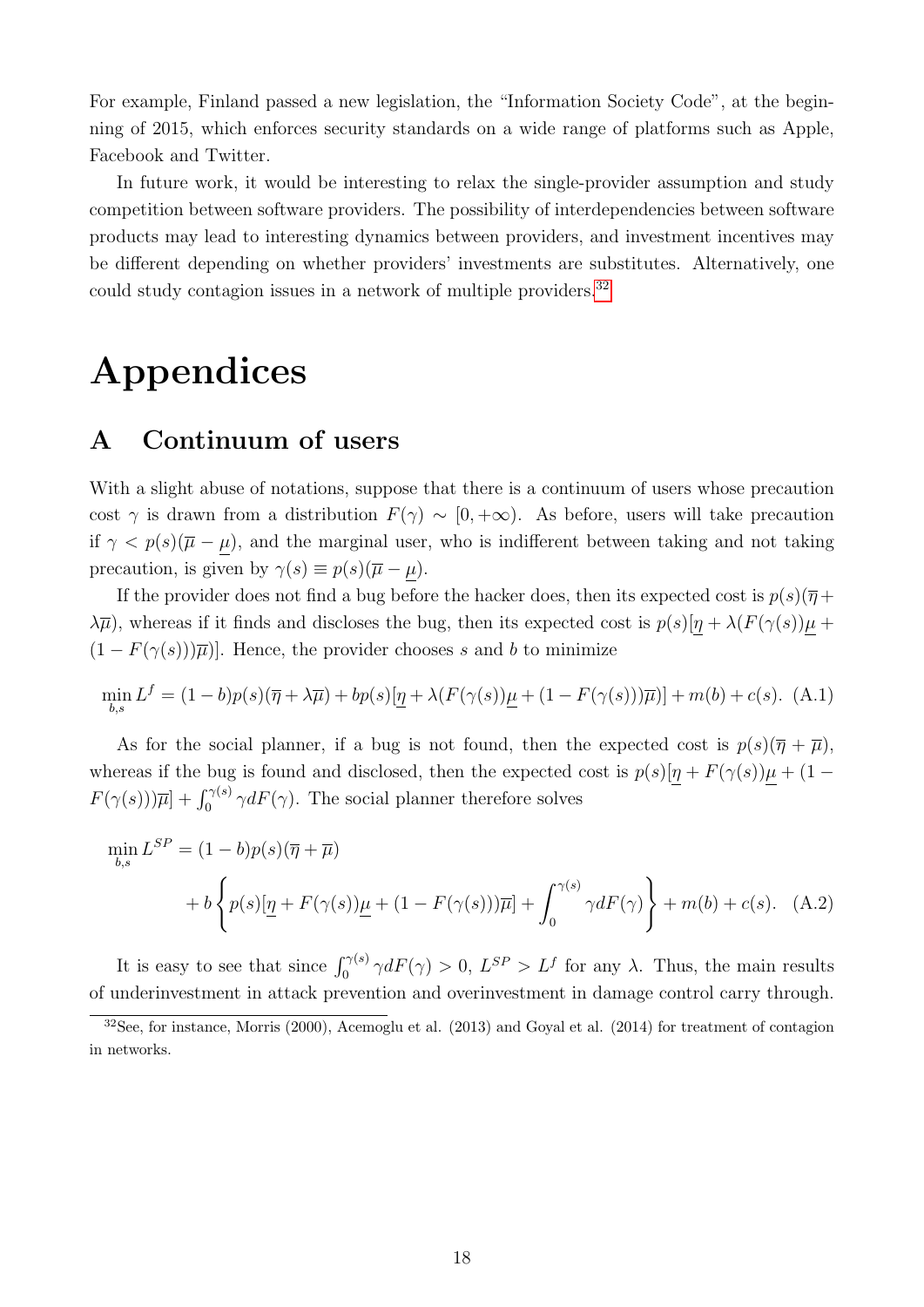# <span id="page-18-0"></span>B Proof of Lemma [1](#page-10-0)

With  $\lambda = 1$ , the first-order conditions with respect to b are given by

<span id="page-18-3"></span>
$$
\frac{\partial L^{SP}}{\partial b} = 0,
$$
  
\n
$$
\Leftrightarrow m'(b) = p(s)(\overline{\eta} + \overline{\mu}) - \underbrace{\int_0^{p(s)(\overline{\mu} - \underline{\mu})} [p(s)(\underline{\eta} + \alpha \underline{\mu} + (1 - \alpha)\overline{\mu}) + \alpha \gamma] dF(\gamma)}_{G^{SP}(s)}
$$
  
\n
$$
- \int_{p(s)(\overline{\mu} - \underline{\mu})}^{\infty} p(s)(\underline{\eta} + \overline{\mu}) dF(\gamma),
$$
 (B.1)

and

<span id="page-18-4"></span>
$$
\frac{\partial L^f}{\partial b} = 0,
$$
\n
$$
\Leftrightarrow m'(b) = p(s)(\overline{\eta} + \overline{\mu}) - \underbrace{\int_0^{p(s)(\overline{\mu} - \underline{\mu})} p(s)(\underline{\eta} + \alpha \underline{\mu} + (1 - \alpha)\overline{\mu})dF(\gamma)}_{G^f(s)} - \underbrace{\int_{p(s)(\overline{\mu} - \underline{\mu})}^{\infty} p(s)(\underline{\eta} + \overline{\mu})dF(\gamma)}.
$$
\n(B.2)

The right hand sides of Equations [\(B.1\)](#page-18-3) and [\(B.2\)](#page-18-4) are decreasing in s.

# <span id="page-18-1"></span>C Proof of Lemma [2](#page-10-2)

We can see from Equations [\(B.1\)](#page-18-3) and [\(B.2\)](#page-18-4) that if  $s^* = s^o$ , then  $G^f(s^o) < G^{SP}(s^o)$ . Thus,  $b^m(s^o) > b^{SP}(s^o).$ 

## <span id="page-18-2"></span>D Proof of Proposition [1](#page-11-1)

With  $\lambda = 1$ , the first-order conditions with respect to s are given by

<span id="page-18-5"></span>
$$
\frac{\partial L^{SP}}{\partial s} = 0,
$$
\n
$$
\Leftrightarrow -\frac{c'(s)}{p'(s)} = (1 - b)(\overline{\eta} + \overline{\mu}) + b \left[ \int_0^{p(s)(\overline{\mu} - \underline{\mu})} (\underline{\eta} + \alpha \underline{\mu} + (1 - \alpha)\overline{\mu}) dF(\gamma) + \int_{p(s)(\overline{\mu} - \underline{\mu})}^{\infty} (\underline{\eta} + \overline{\mu}) dF(\gamma) \right],
$$
\n(D.1)

and

<span id="page-18-6"></span>
$$
\frac{\partial L^f}{\partial s} = 0,
$$
\n
$$
\Leftrightarrow -\frac{c'(s)}{p'(s)} = (1-b)(\overline{\eta} + \overline{\mu}) + b \left[ \int_0^{p(s)(\overline{\mu} - \underline{\mu})} (\underline{\eta} + \alpha \underline{\mu} + (1-\alpha)\overline{\mu}) dF(\gamma) + \int_{p(s)(\overline{\mu} - \underline{\mu})}^{\infty} (\underline{\eta} + \overline{\mu}) dF(\gamma) - \alpha p(s)(\overline{\mu} - \underline{\mu})^2 f(p(s)(\overline{\mu} - \underline{\mu})) \right].
$$
\n(D.2)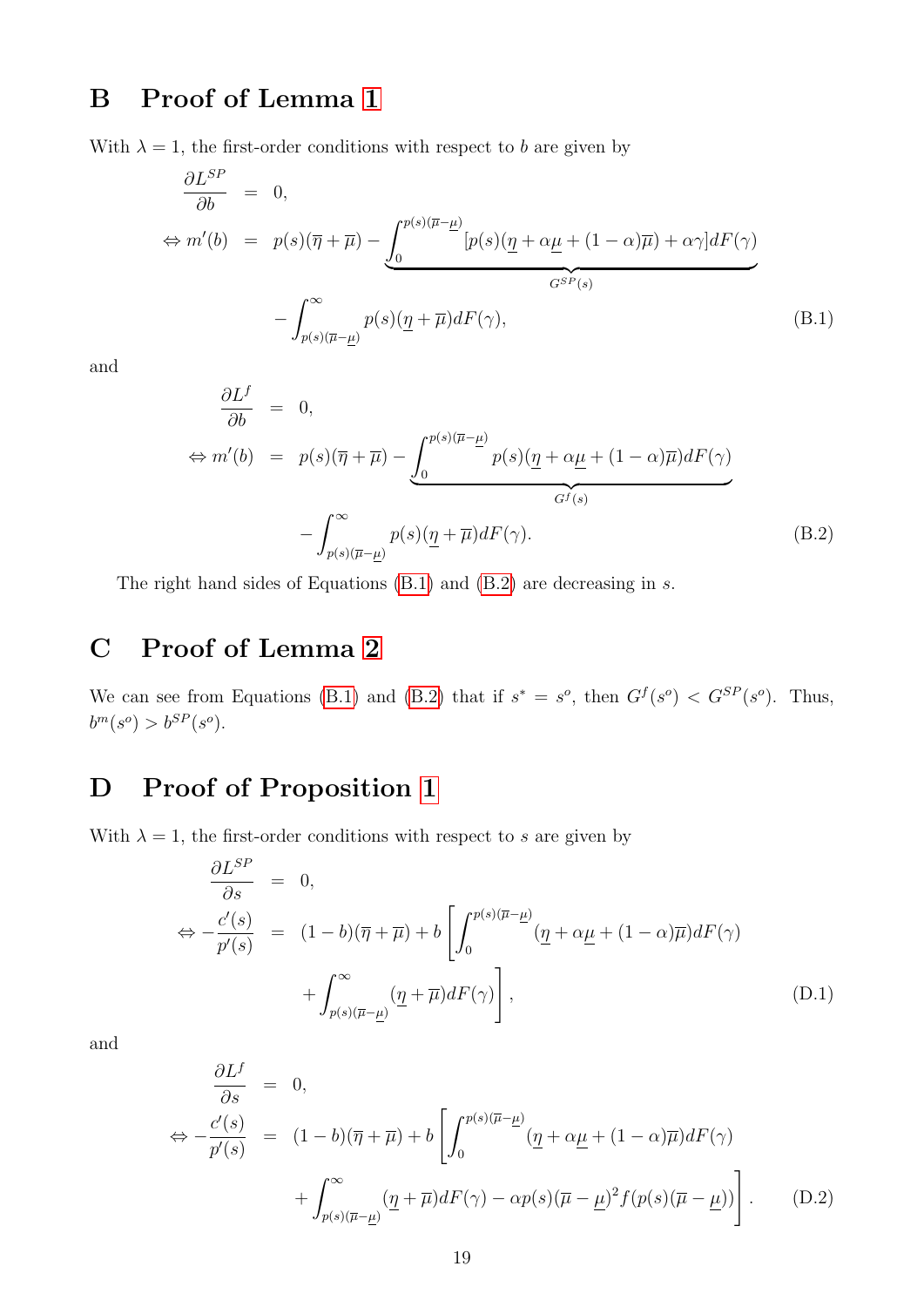Define the right hand side of Equation [\(D.1\)](#page-18-5) as  $H^{SP}(b)$ , and that of Equation [\(D.2\)](#page-18-6) as  $H^{f}(b)$ . Clearly, the left hand sides of Equations [\(D.1\)](#page-18-5) and [\(D.2\)](#page-18-6) are equal. However,  $H^{SP}(b^{SP}(s))$  >  $H<sup>f</sup>(b<sup>SP</sup>(s)) > H<sup>f</sup>(b<sup>m</sup>(s))$ . The first inequality follows from  $H<sup>SP</sup>(b) > H<sup>f</sup>(b)$  for any b, and the second inequality from the fact that  $H<sup>f</sup>(b)$  is decreasing in b.

Since  $c'''(s) > 0$  and  $p'''(s) > 0$ , it is easy to see that  $-c'(s)/p'(s)$  is convex and increasing in s, and it has the limits  $\lim_{s\to 0} -c'(s)/p'(s) = 0$  and  $\lim_{s\to\infty} -c'(s)/p'(s) = \infty$ . As for the right hand sides, the limits of both  $H^{SP}(s)$  and  $H^{f}(s)$  are bounded away from  $\infty$  as s tends to  $\infty$ . Moreover,  $H^{SP}(0) > 0$ , and if  $H^{f}(0) > 0$ , the solution to both equations exists, and we denote them by  $s^*$  and  $s^o$  respectively. In addition, if the solution is unique, we must have  $s^* < s^o$  due to the fact that  $H^{SP}(b^{SP}(s)) > H^f(b^m(s))$ .<sup>[33](#page-19-3)</sup> Finally, using Lemma [1,](#page-10-0) if  $s^* < s^o$ , then  $b^* > b^o$ .

### <span id="page-19-1"></span>E Proof of Proposition [2](#page-11-0)

Suppose  $s^* = s^o$ . If  $\lambda = 1$ , Lemma [2](#page-10-2) shows that  $b^m(s^o) > b^{SP}(s^o)$ . If  $\lambda = 0$ , Equation [\(B.2\)](#page-18-4) becomes

$$
m'(b) = p(s)(\overline{\eta} - \eta).
$$

Comparing with Equation [\(B.1\)](#page-18-3), we can see that  $b^m(s^o) < b^{SP}(s^o)$ . Since  $b^m(s)$  is increasing in λ, there exists an optimal liability rule λ<sup>ο</sup> ∈ (0, 1) such that  $b<sup>m</sup>(s<sup>o</sup>) = b<sup>SP</sup>(s<sup>o</sup>)$ . More specifically, by equating  $\partial L^{SP}/\partial b|_{s=s^o}$  and  $\partial L^f/\partial b|_{s=s^o}$ , we obtain the optimal liability rule:

$$
\lambda^{o} = 1 - \frac{\int_{0}^{p(s^{o})(\bar{\mu} - \underline{\mu})} \gamma dF(\gamma)}{p(s^{o})(\bar{\mu} - \mu)F(p(s^{o})(\bar{\mu} - \mu))}.
$$

### <span id="page-19-0"></span>F Liability regime as the only instrument

Suppose that there exists  $\lambda \in [0,1]$  such that  $b^* = b^o$  and  $s^* = s^o$ . This implies that  $\partial L^f / \partial b =$  $\partial L^{SP}/\partial b$  and  $\partial L^{f}/\partial s = \partial L^{SP}/\partial s$ . However, we can easily verify that these two conditions cannot be satisfied at the same time for the same  $\lambda$ .

### <span id="page-19-2"></span>G Proof of Corollary [2](#page-13-3)

The difference between Equations [\(B.1\)](#page-18-3) and [\(B.2\)](#page-18-4) is

λ

$$
m'(b^*) - m'(b^o) = \alpha \int_0^{p(s)(\overline{\mu} - \underline{\mu})} \gamma dF(\gamma),
$$

which is positive and increasing in  $\alpha$ , meaning that a larger  $\alpha$  worsens overinvestment in damage control.

<span id="page-19-3"></span><sup>&</sup>lt;sup>33</sup>For example, there exists a unique equilibrium investment when both  $F(p(s))$  and  $p(s)f(p(s))$  are convex. and  $m(b)$  is quadratic.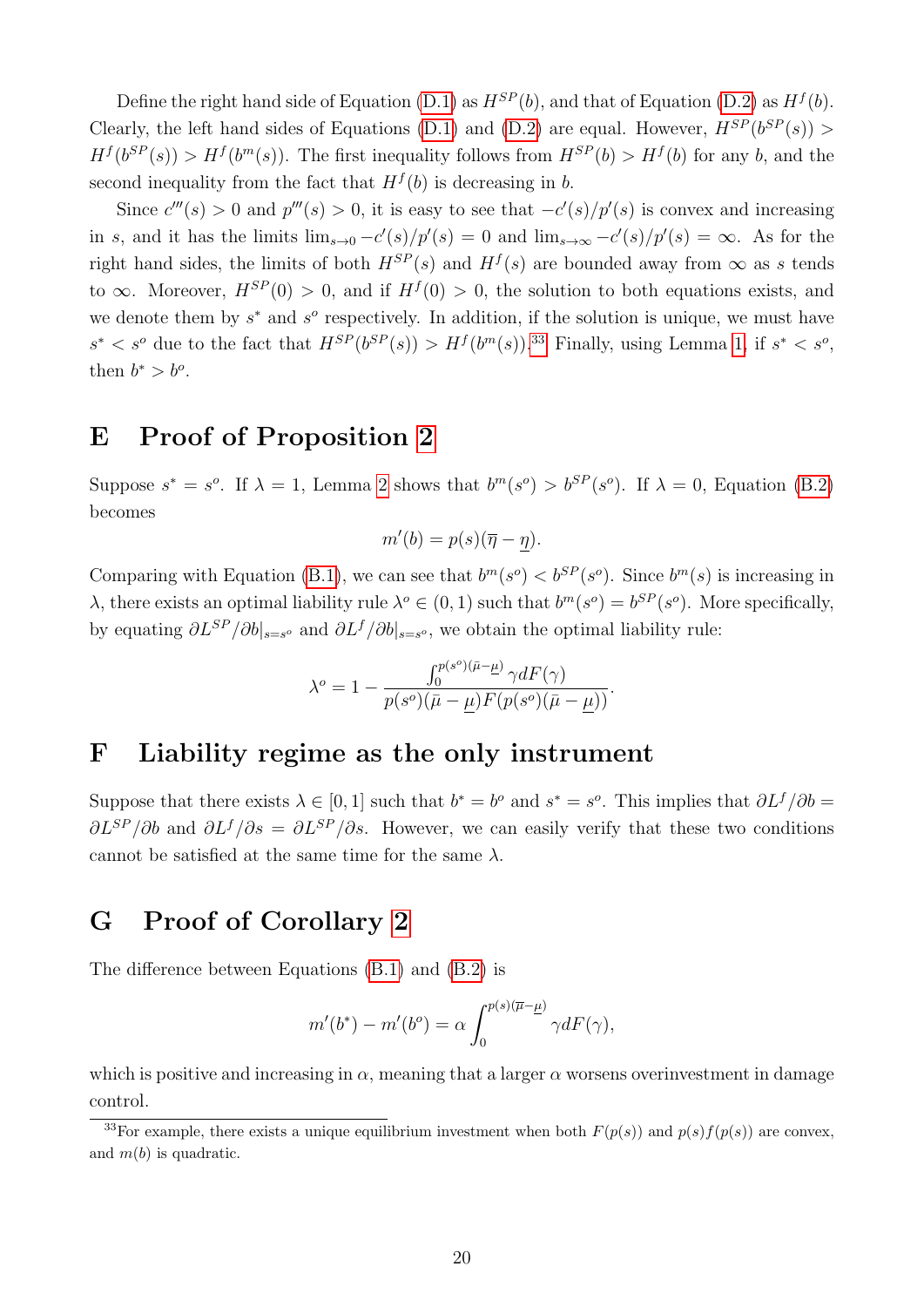Similarly, the difference between Equations [\(D.1\)](#page-18-5) and [\(D.2\)](#page-18-6) is

$$
(b^* - b^o) \left[ \int_0^{p(s)(\overline{\mu} - \underline{\mu})} (\underline{\eta} + \alpha \underline{\mu} + (1 - \alpha)\overline{\mu}) dF(\gamma) + \int_{p(s)(\overline{\mu} - \underline{\mu})}^{\infty} (\underline{\eta} + \overline{\mu}) dF(\gamma) - (\overline{\eta} + \overline{\mu}) \right] - \alpha b^* p(s) (\overline{\mu} - \underline{\mu})^2 f(p(s) (\overline{\mu} - \underline{\mu})).
$$

The first term  $(b^* - b^o)$  is positive and increasing in  $\alpha$ , and the term in the square bracket is negative and decreasing in  $\alpha$ . The product of these two terms is thus negative and decreasing α. Since the final term  $-\alpha b^* p(s) (\overline{\mu} - \mu)^2 f(p(s) (\overline{\mu} - \mu))$  is also negative and decreasing in α, taken together the difference between Equations [\(D.1\)](#page-18-5) and [\(D.2\)](#page-18-6) is negative and decreasing in  $\alpha$ , meaning that underinvestment in attack prevention is more severe as  $\alpha$  increases. This proof remains valid as long as  $\lambda$  is large enough.

### <span id="page-20-0"></span>H Proof of Proposition [3](#page-14-1)

First, with reimbursement, the problem for the social planner is the same as that in the case with fine. The social planner will ask the experts to take precaution if the cost of an increase in precautionary action is less than the benefit of reducing damage, i.e., when Equation [\(1\)](#page-8-3) is satisfied.

In the market equilibrium, when users are reimbursed fully for all damage, their incentives to take precaution are weakened. More specifically, a user now takes precautionary action if

$$
\gamma < (1 - \rho)p(s)(\bar{\mu} - \mu).
$$

Thus, the provider chooses s and b to minimize

$$
\min_{b,s} L_r^f = (1 - b)p(s)(\overline{\eta} + \rho \overline{\mu})
$$
\n
$$
+ b \left\{ \int_0^{(1 - \rho)p(s)(\overline{\mu} - \underline{\mu})} p(s)[\underline{\eta} + \rho(\alpha \underline{\mu} + (1 - \alpha)\overline{\mu})]dF(\gamma) + \int_{(1 - \rho)p(s)(\overline{\mu} - \underline{\mu})}^{\infty} p(s)(\underline{\eta} + \rho \overline{\mu})dF(\gamma) \right\}
$$
\n
$$
+ m(b) + c(s), \quad (H.1)
$$

where subscript r denotes the case of reimbursement. The difference between Equation  $(2)$  in the main text (the case with fine) and the equation above (the case with reimbursement) lies in the boundaries of the integrals.

The first-order condition with respect to b (when  $\rho = 1$ ) for the provider is

$$
m'(b) = p(s)(\overline{\eta} + \overline{\mu}) - \int_0^\infty p(s)(\underline{\eta} + \overline{\mu})dF(\gamma).
$$
 (H.2)

In comparison with the first-order condition with respect to  $b$  for the social planner (see Equation  $(B.1)$ , it is clear that for a given s, the marginal benefit of investing in b for the provider is always lower than that of the social planner. Therefore, the provider underinvests in damage control.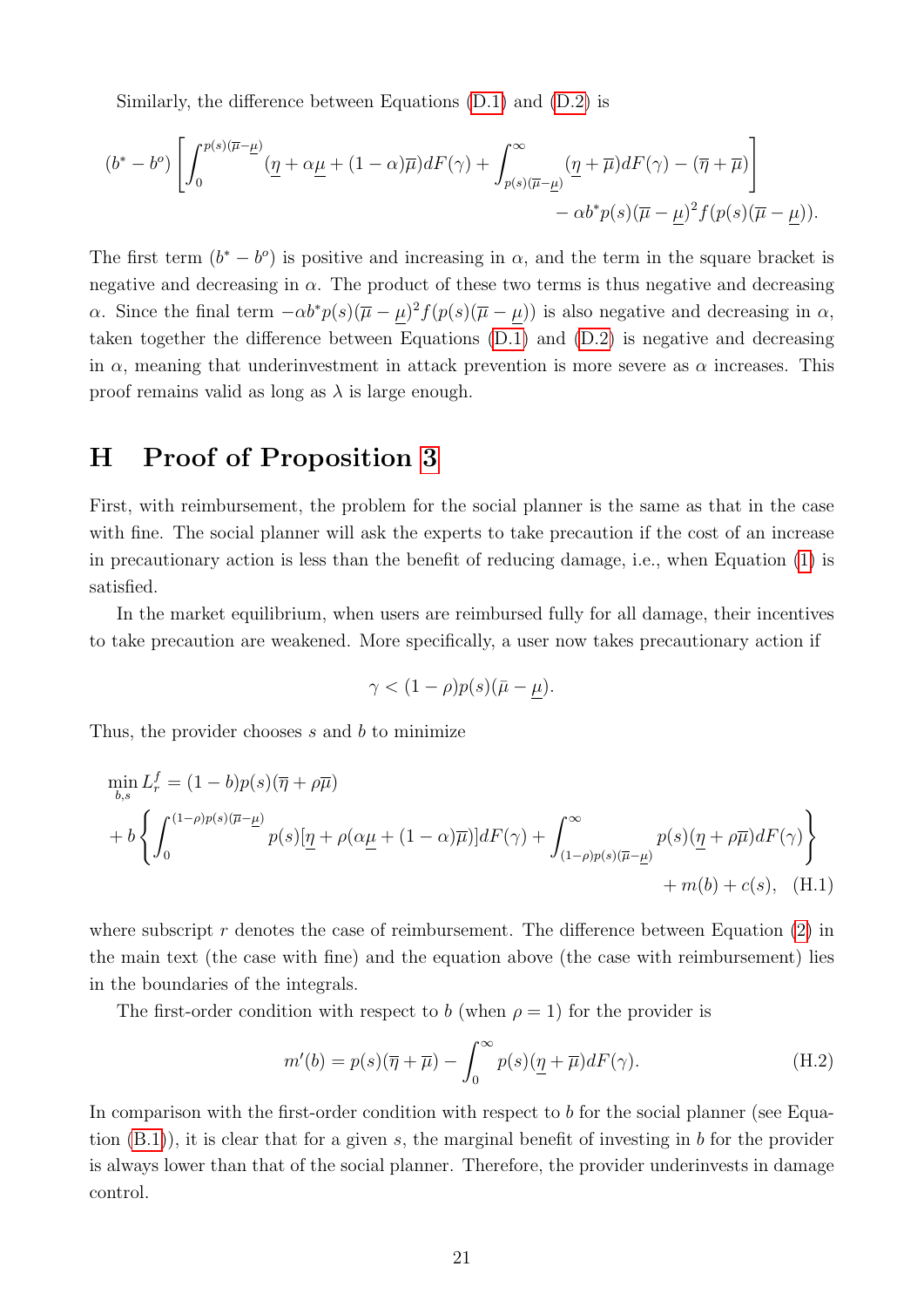As for the incentive to invest in attack prevention, the first order condition with respect to s for the provider is

<span id="page-21-0"></span>
$$
-\frac{c'(s)}{p'(s)} = (1-b)(\overline{\eta} + \overline{\mu}) + b(\underline{\eta} + \overline{\mu}).
$$
\n(H.3)

Comparing it with the first-order condition with respect to s for the social planner (see Equation  $(D.1)$ , it is easy to see that for a given b, the right hand side of the Equation [\(H.3\)](#page-21-0) for the provider is always higher than that of the social planner. Therefore, the provider overinvests in attack prevention.

We can easily see that these results carry over to the case with a continuum of users with different precaution costs (which is equivalent to setting  $\gamma(s) \equiv (1-\rho)p(s)(\overline{\mu}-\mu)$  in Appendix [A\)](#page-17-0).

### References

- [1] Daron Acemoglu, Azarakhsh Malekian, and Asu Ozdaglar. Network Security and Contagion. MIT Working Paper, 2013.
- [2] Ross Anderson, Richard Clayton, and Tyler Moore. The Economics of Online Crime. Journal of Economic Perspectives, 23(3):3–20, 2009.
- [3] Ross Anderson and Tyler Moore. Information Security: Where Computer Science, Economics and Psychology Meet. Philosophical Transactions: Mathematical, Physical and Engineering Sciences, 367(1898):2717–2727, 2009.
- [4] Terrence August and Tunay Tunca. Network Software Security and User Incentives. Management Science, 52(11):1703–1720, 2006.
- [5] Terrence August and Tunay Tunca. Who Should Be Responsible for Software Security? A Comparative Analysis of Liability Policies in Network Environments. Management Science, 57(5):934–959, 2011.
- [6] Barry Bayus, Sanjay Jain, and Ambar Rao. Truth or Consequences: An Analysis of Vaporware and New Product Announcements. Journal of Marketing Research, 38(1):3– 13, 2001.
- [7] Paul Belleflamme and Martin Peitz. Marketing tools for experience goods. In Industrial Organization: Markets and Strategies, chapter 13, pages 309–330. Cambridge University Press, 2010.
- [8] Rainer Böhme. Security Metrics and Security Investment Models. In Isao Echizen, Noboru Kunihiro, and Ryoichi Sasaki, editors, Advances in Information and Computer Security, Lecture Notes in Computer Science, volume 6434, pages 10–24. Springer Berlin Heidelberg, 2010.
- [9] John Brown. Toward an Economic Theory of Liability. Journal of Legal Studies, 2(2):323– 349, 1973.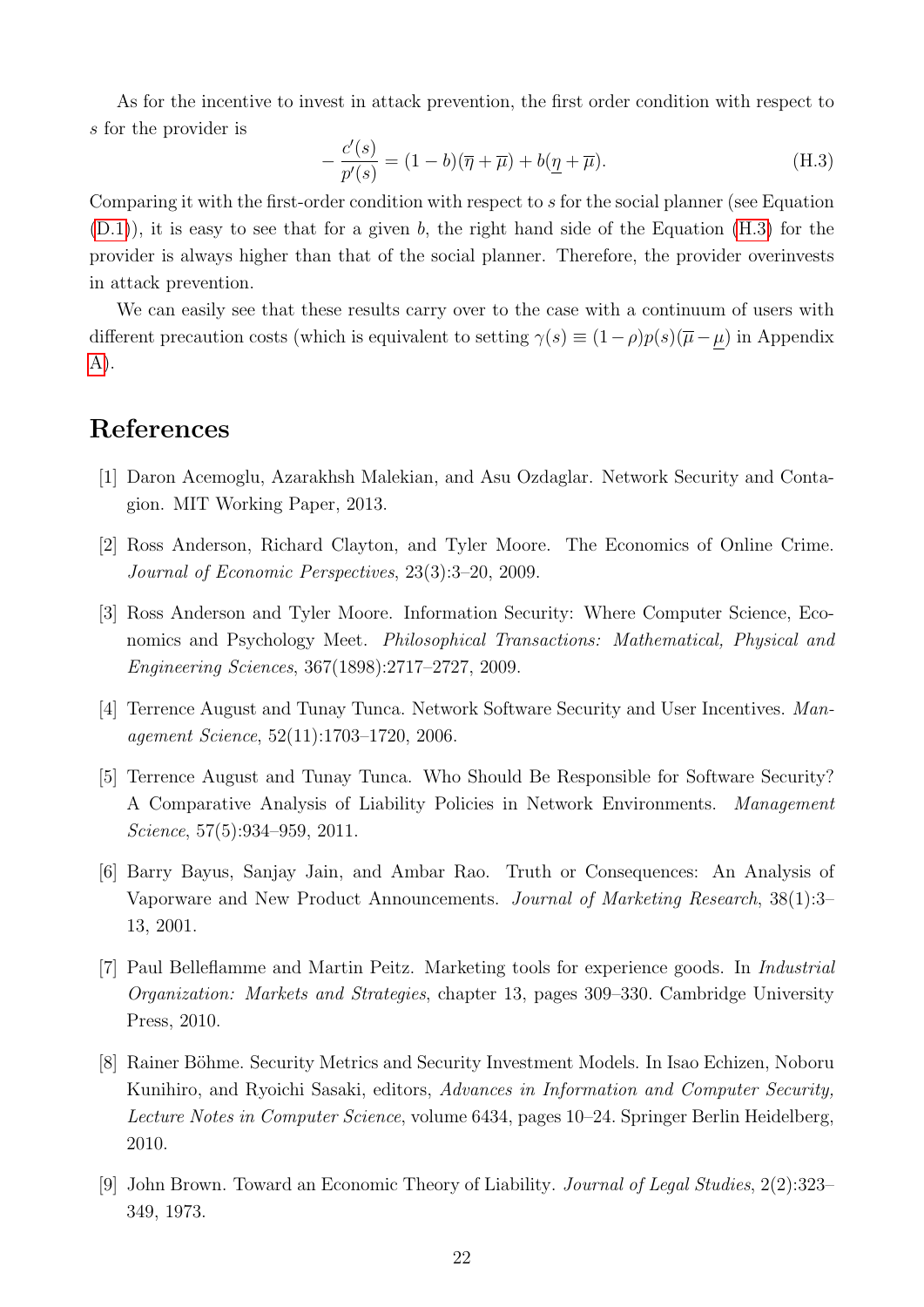- [10] Jay Pil Choi, Chaim Fershtman, and Neil Gandal. Network Security: Vulnerabilities and Disclosure Policy. Journal of Industrial Economics, 58(4):868–894, 2010a.
- [11] Jay Pil Choi, Eirik Kristiansen, and Jae Nahm. Vaporware. International Economic Review, 51(3):653–669, 2010b.
- [12] Russell Cooper and Thomas Ross. Product Warranties and Double Moral Hazard. RAND Journal of Economics, 16(1):103–113, 1985.
- [13] Andrew Daughety and Jennifer Reinganum. Product Safety: Liability, R&D and Signaling. American Economic Review, 85(5):1187–1206, 1995.
- [14] Andrew Daughety and Jennifer Reinganum. Markets, Torts and Social Inefficiency. RAND Journal of Economics, 37(2):300–323, 2006.
- [15] Andrew Daughety and Jennifer Reinganum. Cumulative Harm, Products Liability, and Bilateral Care. American Law and Economics Review, 15(2):409–442, 2013a.
- [16] Andrew Daughety and Jennifer Reinganum. Economic Analysis of Products Liability: Theory. In Jennifer Arlen, editor, Research Handbook on the Economics of Torts, chapter 3, pages 69–96. Edward Elgar Publishing Ltd., 2013b.
- [17] Lawrence Gordon and Martin Loeb. The Economics of Information Security Investment. ACM Transactions on Information and System Security, 5(4):438–457, 2002.
- [18] Sanjeev Goyal, Hoda Hiedari, and Michael Kearns. Competitive Contagion in Networks. Games and Economic Behavior, 2014, forthcoming.
- [19] Marco Haan. Vaporware as a Means of Entry Deterrence. Journal of Industrial Economics, 51(3):345–358, 2003.
- [20] Charles Kolstad, Thomas Ulen, and Gary Johnson. Ex Post Liability for Harm vs. Ex Ante Safety Regulation: Substitutes or Complements? American Economic Review, 80(4):888– 901, 1990.
- [21] Howard Kunreuther and Geoffrey Heal. Interdependent Security. Journal of Risk and Uncertainty, 26(2-3):231–249, 2003.
- [22] William Landes and Richard Posner. A Positive Economic Analysis of Products Liability. Journal of Legal Studies, 14(3):535–567, 1985.
- [23] Stephen Morris. Contagion. Review of Economic Studies, 67(1):57–78, 2000.
- [24] A. Mitchell Polinsky and Steven Shavell. Mandatory Versus Voluntary Disclosure of Product Risks. Journal of Law, Economics, & Organization, 28(2):360–379, 2010.
- [25] Michael Riordan. Economic Incentives for Security. Powerpoint Slides presented at Cybercriminality Seminar at Toulouse School of Economics on 4 June, 2014.